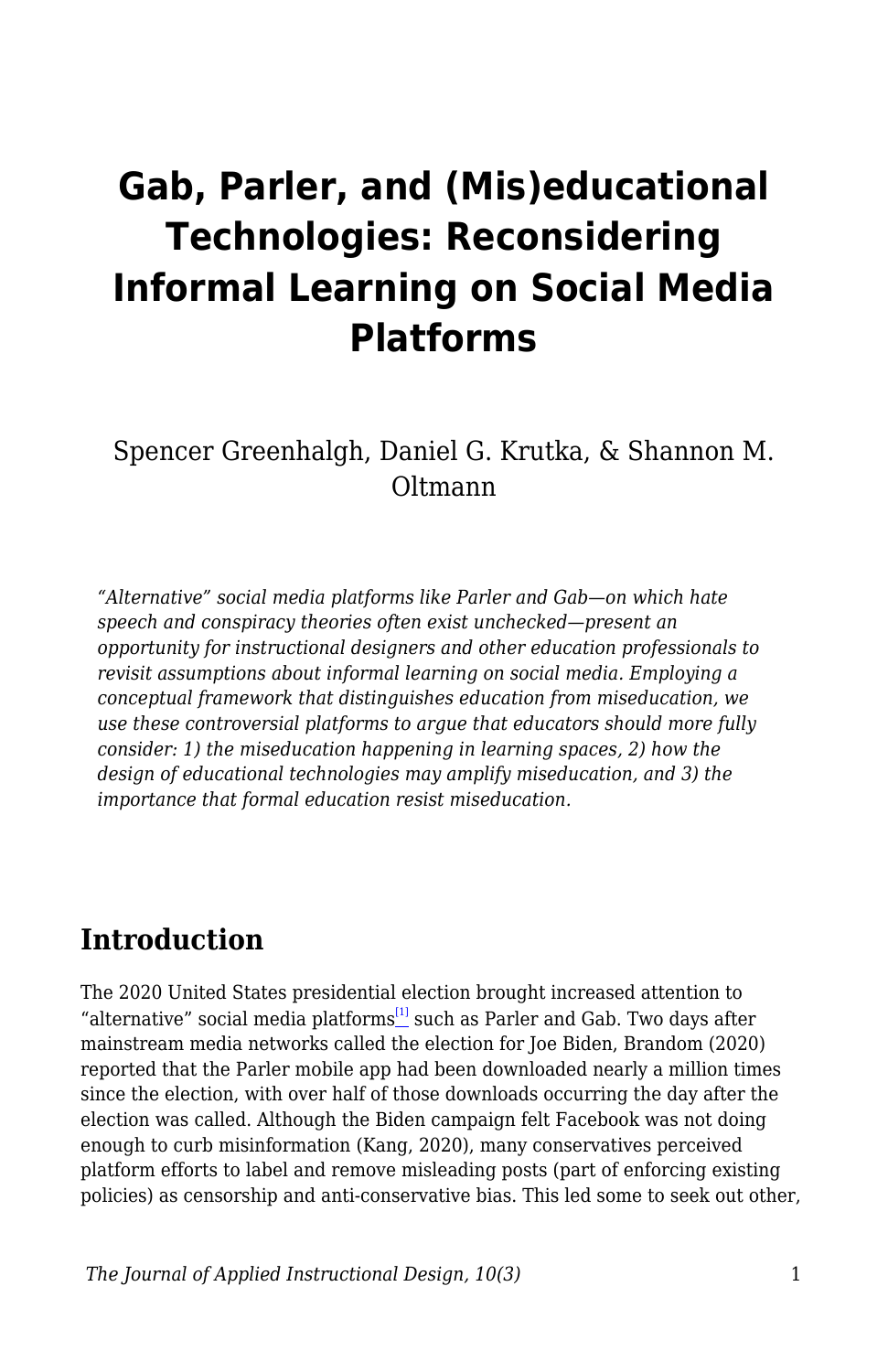less-moderated platforms such as Parler and Gab (Aliapoulios et al., 2021; Isaac & Browning, 2020). After Trump's false claims of election fraud and the subsequent storming of the U.S. Capitol, Parler's association<sup>[\[2\]](#page--1-0)</sup> with the event (see, e.g., Groeger et al., 2021; Bajak, et al., 2021) led to the removal of the platform's apps from the Google and Apple app stores and the platform itself from Amazon servers (Lyons, 2021).

These events offer an opportunity for education researchers and instructional designers to reflect on informal learning on social media platforms. These reflections will not be the first of their kind: A substantial proportion of early social media research was focused on education (van Osch & Coursaris, 2015), and recent literature reviews (e.g., Greenhow & Askari, 2017; Greenhow et al., 2020; Greenhow et al., 2019) attest to continued scholarship of social media's intersection with learning. Furthermore, most social media platforms have had long-standing problems with offensive speech and hateful communities, including hate groups on Facebook (Sonnemaker, 2020) or racist *subreddits* (Matney, 2015). Yet, the association of social media platforms like Gab, Parler, and even mainstream platforms with events like the storming of the Capitol, movements like American White nationalism, and conspiracy theories like QAnon provides a current opportunity for instructional designers and other educational technology professionals to revisit the ideas and assumptions that we as a discipline have brought to social media research.

In this position paper, we challenge the existing optimism surrounding informal learning on social media platforms (including our own) by considering *what* is learned on social media platforms like Gab and Parler through a conceptual framework of *miseducation*. In doing so, we underline that these specific platforms are not necessarily the focus of our paper—indeed, at the time of writing, both remain controversial-but-still-niche platforms whose future (and even survival) are uncertain. While we argue for the need to study informal learning in the darker corners of the social Web, we ultimately refer to these platforms merely as compelling examples of ideas and concepts that ought to guide researchers' and practitioners' consideration of *all* social media platforms and *all* educational technologies. We begin this paper with a brief review of existing research on informal learning and social media before describing the rise of "alternative" social media and outlining a conceptual framework of *miseducation*. With those pieces in place, we then outline considerations for considering these phenomena.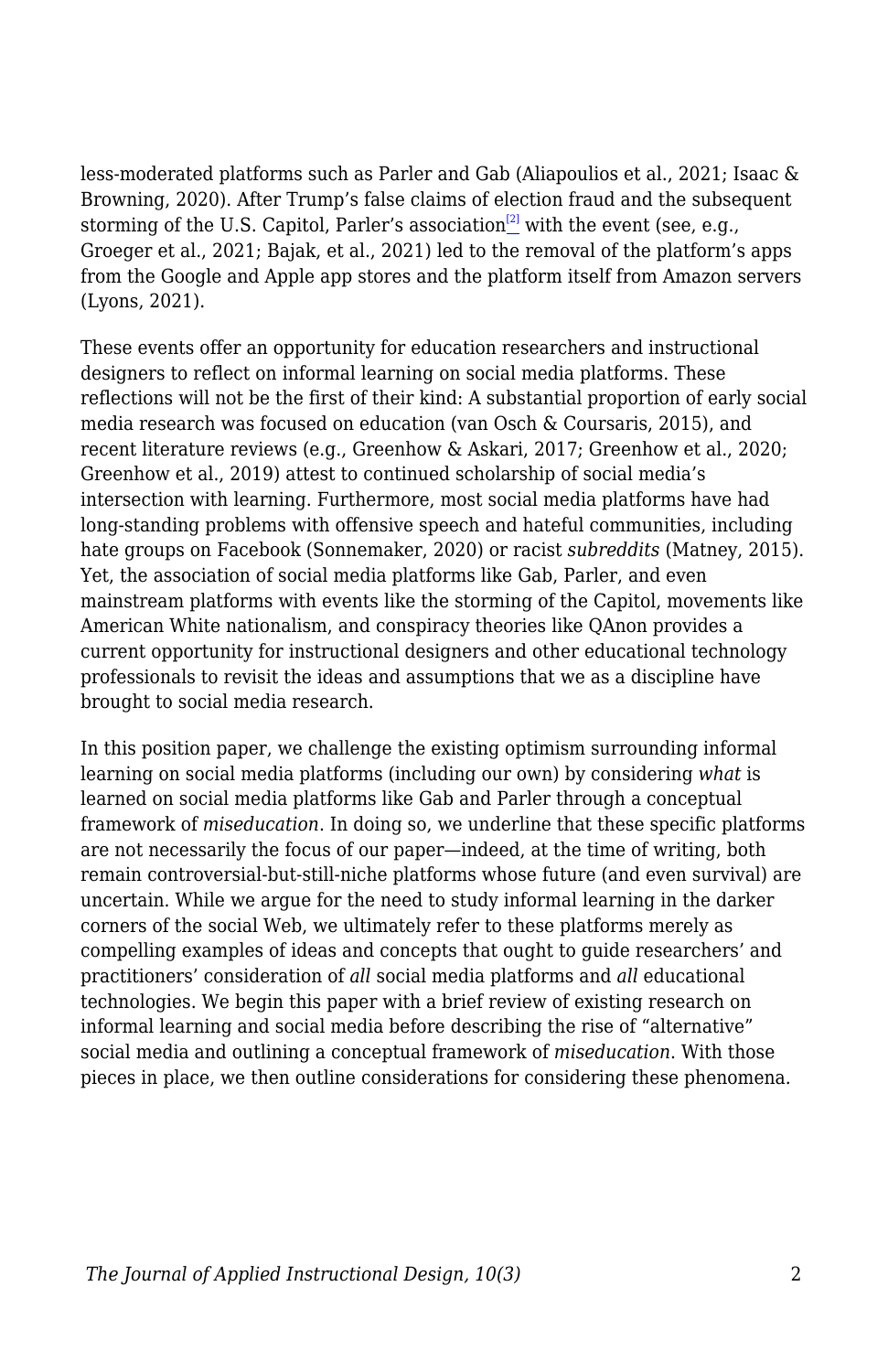### **Footnotes**

[1] We recognize that some use this term to refer to a broader phenomenon than social media platforms associated with the far right. However, it is being used this way in academic literature (e.g., Aliapoulios, et al., 2021; McIlroy-Young & Anderson, 2019; Rogers, 2020; Trujillo, et al., 2020), the popular press (e.g., Darroch, 2016; Isaac & Browning, 2020), and by the platforms themselves.

[2] Although Gab and Parler have rightly received scrutiny for their users' role in the storming of the Capitol, it is arguably more important to acknowledge that rioters also used mainstream social media platforms in conjunction with the event (e.g., Brewster, 2021).

# **Informal Learning and Social Media**

This brief review will describe common conceptual frameworks for informal learning on social media, particular platforms that have been studied in this context, and the aspirational connections between informal and formal learning.

### **Understanding Informal Learning**

It is common for research on educational uses of social media (including our own) to be informed by sociocultural perspectives on learning. For example, Greenhow and Robelia (2009) have suggested that the New Literacies tradition—which "focuses on ways in which meaning-making practices are evolving" (Knobel & Lankshear, 2014, p. 97)—is key to understanding learning through social media. Similarly, Hashim and Carpenter (2019) have noted that *community of practice* (see Lave & Wenger, 1991; Wenger, 1998) and *affinity space* (see Gee, 2005, 2017) frameworks are commonly used in work on teachers' uses of social media. Inspired by fields such as anthropology and sociology—rather than the psychology that informs much learning research—the sociocultural tradition is especially open to learning not typically associated with formal settings (Greeno et al., 1996). For example, social media research has studied adolescents' becoming feminist (Gleason, 2018) and citizens' engaging with an activist movement (Gleason, 2013).

### **Differences Between Social Media Platforms**

Education researchers have applied these sociocultural perspectives to many social media platforms. We follow technology scholars (e.g., Gillespie, 2010; van Dijck, 2013) in using the term *platform* to refer to technologies that not only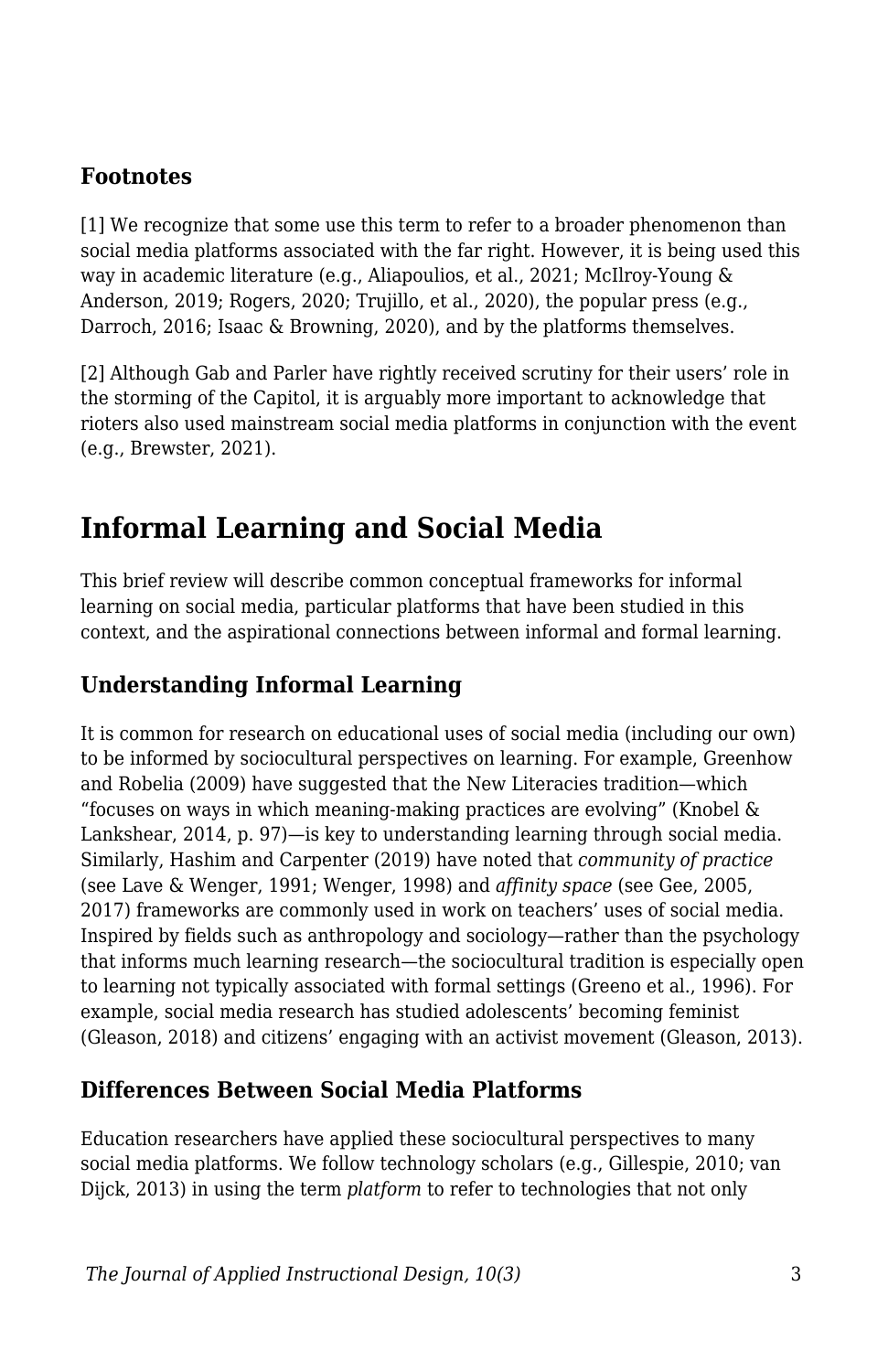facilitate but also influence the activities they mediate. Educational research has tended to concentrate on more popular platforms such as Facebook and particularly Twitter (Greenhow & Askari, 2017; Greenhow et al., 2020). However, scholars have considered informal learning on many platforms, including Reddit (Haythornthwaite et al., 2018; Staudt Willet & Carpenter, 2020), YouTube (Lange, 2019), Pinterest (Hu et al., 2018), Voxer (Carpenter & Green, 2017), MySpace (Greenhow & Robelia, 2009), and the education-specific Edmodo (Krutka et al., 2014).

Key to understanding any educational technology or social media platform is a thorough evaluation of its design, its governance, and the values underlying these practices. As an example of design, Facebook's choice of "a 'like' button betrays an ideological predilection: it favors instant, gut-fired, emotional, positive evaluations" (van Dijck, 2013, p. 14). These "likes" are easily collected and acted on as data (see van Dijck, 2013); whatever their ideological shortcomings, they provide a simple metric by which the platform's operator and users can justify evaluation or intervention. Although educational platforms likewise provide "massive administrative, systems, academic, and student learning data... more educational data does not always make better educational data" (Ifenthaler & Tracey, 2016, p. 877; see also van Dijck & Poell, 2018). Thus, those employing educational platforms must look beyond design and data to underlying ethics and values—two concepts understudied in the field of educational technology (Gray & Boling, 2016; Moore & Ellsworth, 2014, p. 113). In short, although researchers have considered how learning practices may look different on different platforms (e.g., Staudt Willet, 2019; Staudt Willet & Carpenter, 2020) or even within different contexts on the same platform (e.g., Greenhalgh, 2021; Greenhalgh et al., 2020), there is more work to be done in reflecting on these platforms.

### **Formal and Informal Learning**

It is widely held that informal learning can (and, implicitly, should) inform and support formal in-school learning. We emphasize, however, that social media is "a space for learning with *varying attributes of formality and informality*" (Greenhow & Lewin, 2016, p. 7, emphasis in original). Thus, while we continue to use the formal/informal dichotomy throughout this paper, we acknowledge that it is an oversimplification of the more complex reality of learning—through social media and more broadly.

In asserting the value of these *informal* instances of learning, scholars have often suggested that understanding them is key to improving learning in *formal* settings. This assumption and strategy predate social media as we currently know it (e.g.,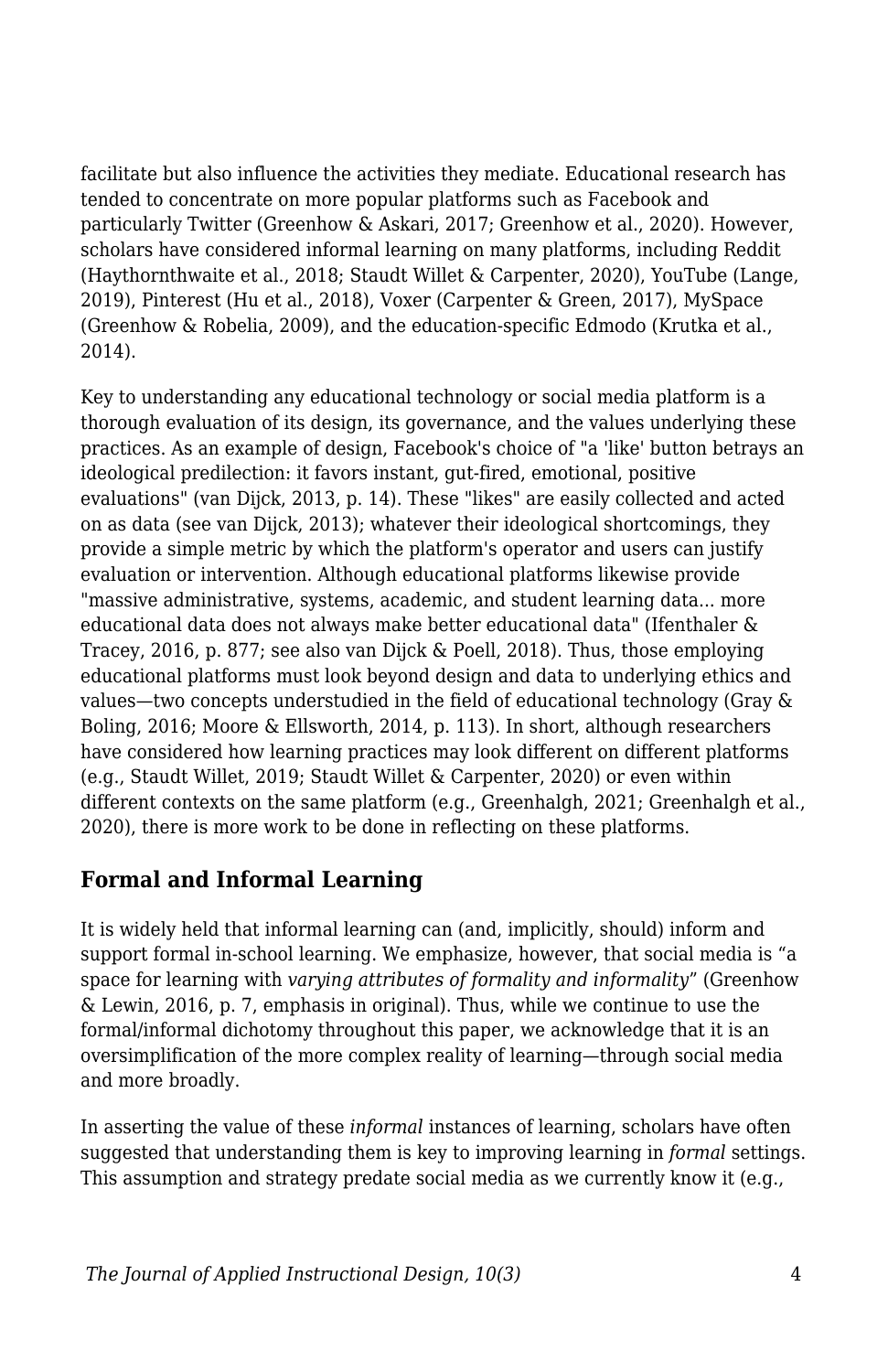Gee, 2003; Smith, 1998). For example, Greenhow and Robelia (2009) suggested that understanding adolescents' "experiences, communication, and literacy practices in out-of-school online social contexts is essential to building on them within schools" (p. 1131). However, in this paper, we question the assumption that online informal learning is (always) educational and desirable in formal learning spaces.

#### **The Rise of "Alternative" Social Media**

As social media platforms have grown, they have struggled with content moderation—managing the vast amounts of information posted to their platforms by incredibly diverse users around the world (Gillespie, 2018; Roberts, 2019). Platforms such as Facebook, Twitter, Reddit, and YouTube long maintained a hands-off approach to content moderation despite frequent calls to address hate speech, conspiracy theories, and other problematic content—and back-end algorithms that often amplified them. Although online right-wing extremism has a long history, this came to a head in many ways during the contested 2016 U.S. presidential election and the Brexit vote (Conway et al., 2019; Frenkel et al., 2018).<sup>[\[1\]](#page--1-0)</sup> In the summer of 2016, former Facebook moderators alleged that Facebook routinely suppressed right-leaning stories from its "Trending Topics" news section (Nunez, 2016), leading to conservative outrage. At the same time, misinformation, as well as conspiracy theories and alarmist posts, about Brexit and U.S. presidential candidates spread rapidly across social media in 2016 and thereafter.

Partly in response to widespread concern about the spread of mis- and disinformation from 2016 onward, many social media platforms pledged to "do better." They hired more content moderators, adjusted their algorithms, responded quicker to flagged posts, and tightened community guidelines regarding what was allowed (McIlroy-Young & Anderson, 2019; Nurik, 2019). These moves angered conservatives, who sometimes purposefully violated community standards and then claimed political targeting. At other times, platforms' responses to mis- and disinformation were seen as politically biased, even when (or sometimes because) platforms tried to appear even-handed. For example, Facebook and other platforms were critiqued for deferring to the Southern Poverty Law Center (Grind & McKinnon, 2019)—but also for incorporating perspectives from the far-right Daily Caller (Rupar, 2019). As Pena (2020) wrote, "After the 2016 [U.S. presidential] election tech companies were criticized for not doing enough to stop disinformation. Just weeks before Election Day [2020], social media giants are facing big criticism from conservative voices who say they have gone too far" (para. 1; see also Freelon et al., 2020, who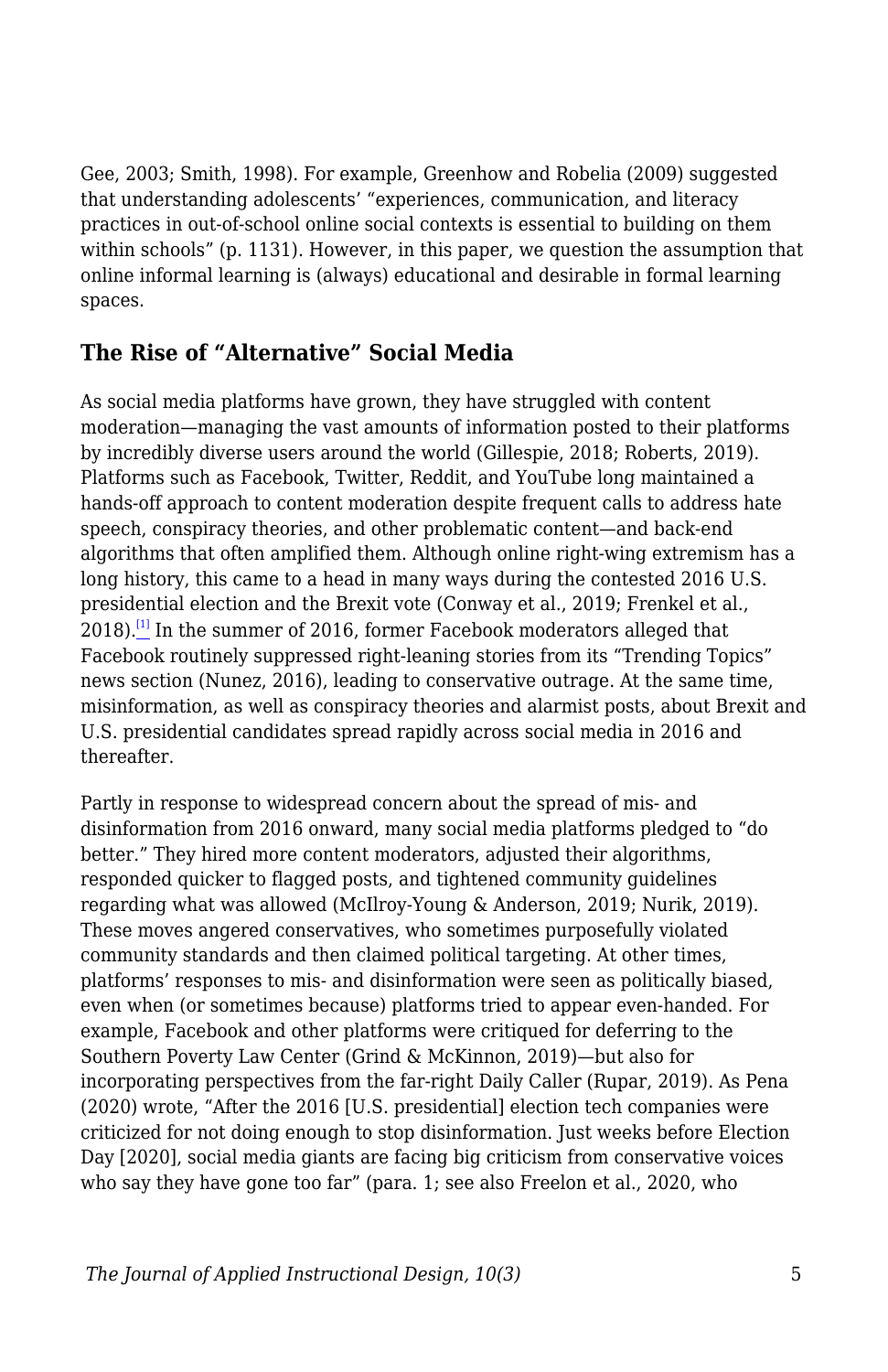suggest that right-wing individuals see "big tech" as "irredeemably biased" [p.  $1198$ <sup>[\[2\]](#page--1-0)</sup>).

### **Footnotes**

[1] Social media have long been used to circulate (and have algorithmically amplified) mis- and disinformation not just in the US and UK but also globally, often at the expense of already-marginalized populations, such as the Rohingya in Myanmar (see Smith, 2020), Muslims in Sri Lanka (De Sayrah, 2018), religious minorities in India (Mirchandani, 2018; Datta, 2014), and ethnic minorities in Nigeria (Hassan & Hitchen, 2020).

[2] On the other hand, moderate and liberal platform users argued that social media companies' efforts had not resulted in substantive changes. Furthermore, many People of Color (particularly Black women) have noted that they receive little support from platforms despite being frequently harassed, doxxed, or suspended for discussing racism (Guynn, 2020).

Because of these moves to restrict hate speech, misinformation, and conspiracy theories, many conservatives began exploring different social media platforms. Parler's membership doubled in the week following the U.S. 2020 Presidential election, for example (Hayes, 2020; Isaac & Browning, 2020). Gab and Parler, in particular, featured heavily in the mainstream media as alternatives to mainstream social media platforms, but many other platforms welcomed new users as well (including MeWe, BitChute, 4chan, 8chan, Discord, Minds, Telegram, and Voat). As Rogers (2020) noted, when deplatforming gathered speed in 2018 and 2019, "the migration from mainstream to alternative social media platforms was underway" (p. 214). Freelon et al. (2020) explained, "although alt-tech platforms are much smaller than their mainstream counterparts, they allow partisan and fringe communities to exist without opposition from alternative viewpoints" (p. 1199).

In short, platforms such as Gab and Parler position themselves as "free speech" alternatives in response to mainstream platforms' moderation of extremist rhetoric and political misinformation. For example, Parler's community guidelines in fall 2020 stated that "In no case will Parler decide what will content [sic] be removed or filtered..." (Parler, 2020, para. 3). However, research on Gab has suggested that "free speech" translates in practice to unchecked hate speech and conspiracy theories (Zannettou et al., 2018; see also Aliapoulios et al., 2021; Trujillo et al., 2020).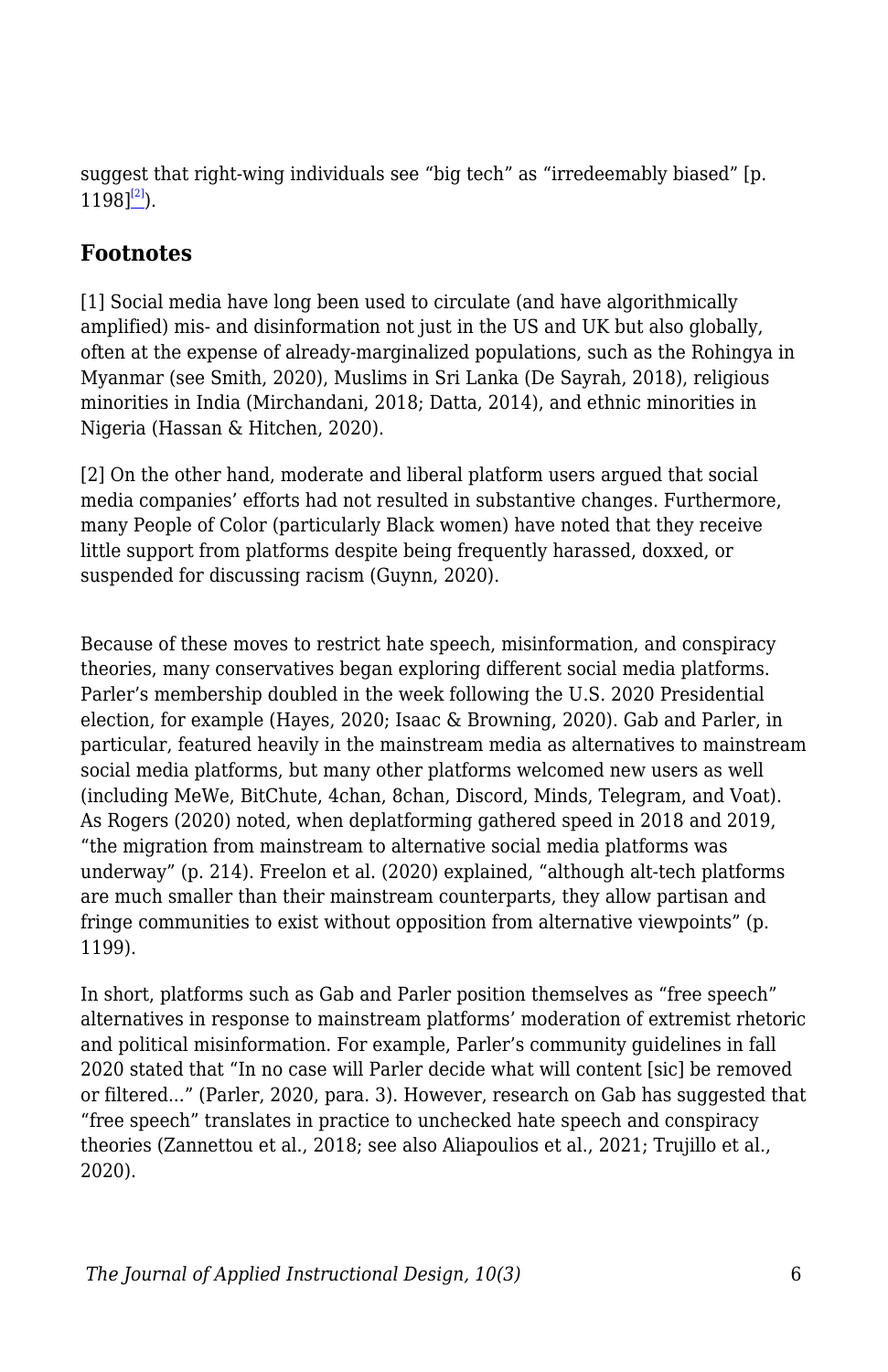## **"Miseducation" as a Conceptual Framework**

There is no universally accepted definition of "learning," and this can cause confusion when educators and scholars attempt to identify the conditions in which it is likely to occur. The rise of standardized curriculum and testing has often defined "learning" in terms of snapshots of disciplinary knowledge on multiple choice tests (Gee, 2003; Kohn, 2000), but scholars in education, instructional design, and other fields have sought to offer more nuanced and meaningful definitions of "learning." The sociocultural perspectives on learning described above are included among these more nuanced definitions, which likely helps explain their popularity in describing informal learning through social media (in contrast, more "standardized" views of learning may call into question social media's educational potential; see Barbetta et al., 2019). Yet, such a broad view of learning invites an almost-instinctive criticism: Can *anything* be considered learning? Perhaps so, but Gee (2003) noted that some kinds of learning support social justice while others do not—and expressed hope that students will gravitate toward the former.

Distinguishing among learning experiences can give educators and instructional designers important tools for considering informal learning more deeply. Indeed, Dewey (1938) believed educators should determine whether experiences are more *educative* or *miseducative*. He argued that "any experience can be miseducative that has the effect of arresting or distorting the growth of further experience" (p. 25) and that educators must therefore assess the *direction* of learning experiences. Whether an experience is ultimately educative or miseducative depends on two components of Dewey's theory of experience: continuity and interaction. Continuity requires that an individual both show growth and develop attitudes and habits that create the conditions for future growth. Interaction is related to inner habits and attitudes as well as to the larger environment in which learning takes place. Thus, experiences must not only lead to individual and moral growth but also to that which is good for society. Therefore, educators must "specify the direction in which growth takes places, the ends towards which it tends" (p. 36). Yet, even Dewey's own writings that associated technological progress with civilization (in contrast to the racist idea of "barbarism") could be considered evidence of racist miseducation (see Kendi, 2016).

We therefore turn to critical scholars who have long confronted the ways that Whiteness has been miseducational. Carter G. Woodson (1933) famously described how "the mis-education of the Negro" took place through school curriculum that distorted Black history through a racist lens of White superiority. In this sense, Black Americans were encouraged to either reject Blackness or embrace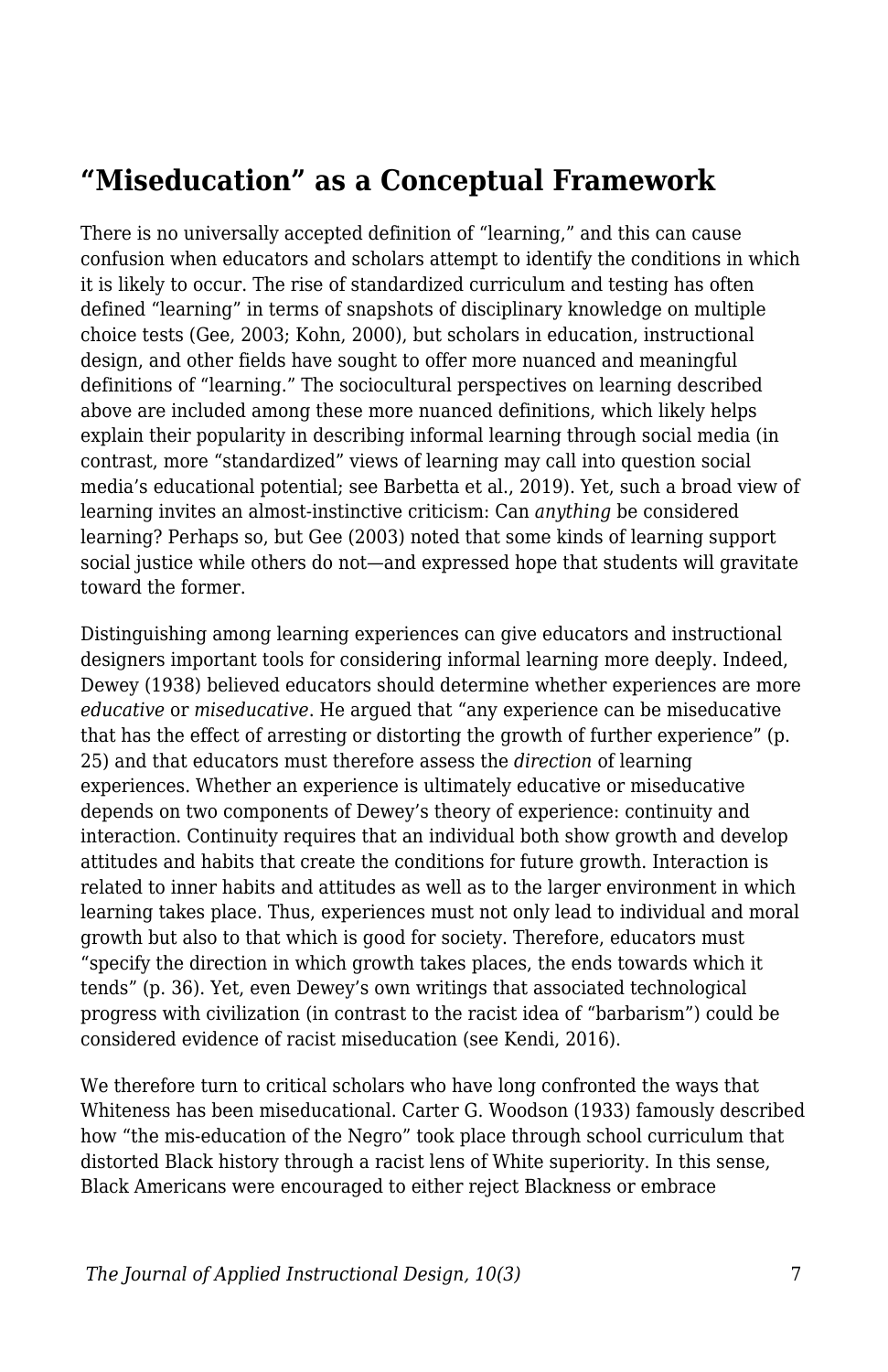Whiteness, even though neither direction addressed the ways in which systemic and structural racism restricted Black opportunity. The reality of miseducation has also been documented and recognized for students of other minoritized groups (An, 2016; Díaz & Deroo, 2020; Sabzalian, 2019; Takaki, 2008). A vast amount of scholarship has been published over the last hundred years detailing all the ways that schools miseducate students through official (i.e., what is explicitly taught), hidden (e.g., what is implicitly taught), and null (e.g., what is excluded) curriculum (Milner, 2017; see also Kentli, 2009). For example, Anyon's (1980) famous study showed how schools taught a hidden curriculum of work based on the dominant social class of the community. Educators might therefore judge any spaces including oppressive ideologies as miseducational in character.

# **Implications of Gab and Parler for Education**

In the remainder of this paper, we discuss what the examples of Gab and Parler suggest for future work on the intersection of informal learning and social media. In doing so, we touch on the same three areas that we addressed in our brief literature review above: conceptual frameworks, social media platforms, and connections between informal and formal learning.

### **Studying Informal** *Miseducation* **on Social Media Platforms**

Sociocultural conceptual frameworks that have been used to argue that learning is happening on social media platforms such as Twitter and Facebook can also be used to suggest that it is happening on platforms such as Gab and Parler—but of what nature and direction? Conway and colleagues (2019) described far-right extremists' use of "memes, specialised jokes, and jargon… as a means of identity creation and formation for users both new and old" (p. 12). Similarly, participation in communities embracing the QAnon conspiracy theory requires engagement with cryptic posts released by the eponymous Q, a supposed operative in Donald Trump's alleged conflict with "a worldwide cabal of Satan-worshiping pedophiles who rule the world" (Rozsa, 2019, section 1).

These examples demonstrate ways that people understand *meaning* (e.g., Joe Biden's upcoming arrest) by engaging with *texts* (e.g., a "Q drop") and thereby joining *communities* (as seen in the QAnon motto "Where We Go One, We Go All") by adopting associated *identities* (as an Anon or a "Q patriot"). As such, they correspond with Gee's (2003, 2007)<sup>[\[1\]](#page--1-0)</sup> work on how people learn in technology-rich spaces—as well as other New Literacies approaches to informal learning. Even education professionals who do not embrace Gee's approach should take notice of the way that members of the online American far right explicitly talk of teaching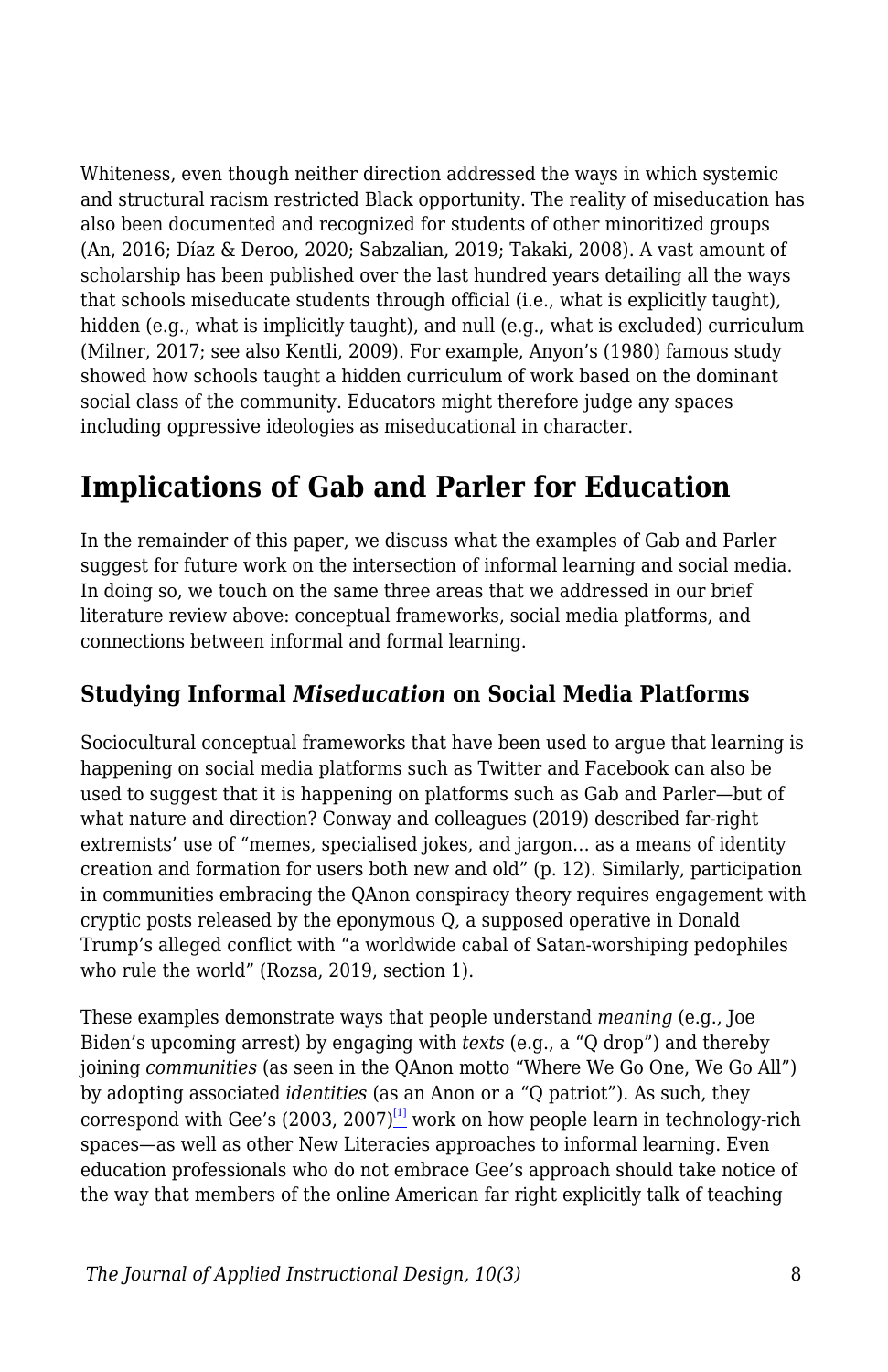others to hold their views (as "red-pilling" them; Evans, 2018) and of their own learning of those views (as "being red-pilled"). In this subculture, red-pilling becomes synonymous with a specific *direction* of learning (Ganesh, 2018).

 However, it is important not to overlook miseducation on the more mainstream platforms that have been embraced in education and have vastly larger reach. For example, Lewis (2018) documented how far-right influencers have used YouTube to guide their audiences "from mainstream to extreme content" (p. 1; see also Conway et al., 2019; Lavin, 2020). In short, while the education community might instinctively be concerned about platforms like Gab and Parler, teachers, instructional designers, parents, and researchers should also be wary of the larger amounts of miseducative content that likely exist in parallel with the YouTube videos, Facebook groups, and Twitter hashtags that they have generally endorsed for learners.

#### **Footnotes**

[1] Thank you to Chris Dennis Myers, a student of Spencer's who made this connection between Gee and QAnon and has generously allowed us to share it in this manuscript.

If this miseducative kind of learning is happening informally in social media spaces, what are the implications for education and instructional design professionals? Although (most) education professionals would be uneasy with this kind of learning, the response must not be to redefine learning so as to exclude these very real phenomena. On the contrary—acknowledging that *miseducation* is happening is critical. Education and educational technology researchers should study informal learning in places like Gab and Parler, acknowledging that society benefits from understanding miseducation, not just education. Documenting harmful learning happening on alternative platforms is important not because it is exemplary but because it is nonetheless happening—and miseducation along with it.

Furthermore, teachers need to carefully consider whether and how content acquisition and assessment in their classroom correspond with broader social goals (or problems). For example, ClassDojo produces behavior data that may appear to be an objective assessment but instead reflect sociocultural expectations of behavior and compliance, which historically result in disproportionate punishment for Black and Latinx students. Instructional designers need to reflect on the role of ethics and value in design (Gray & Boling, 2016) and beware of discriminatory design often built into platforms (Benjamin, 2019; Noble, 2018);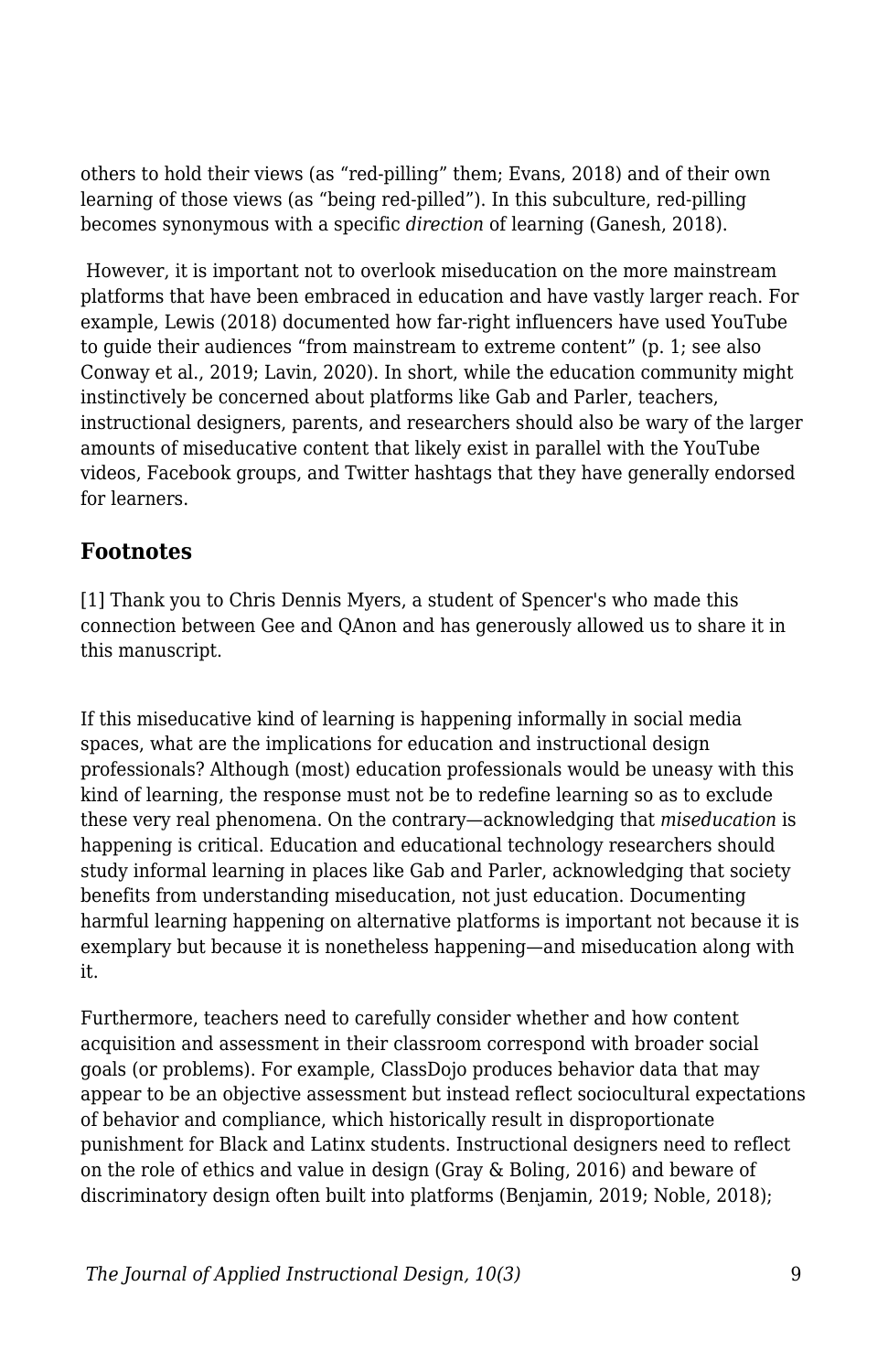they should consider what techniques and models promote not just "effective learning" but an education that is responsive, just, and sustaining (Paris, 2012). Morris's (2021) call for contributors to a critical instructional design reader offers an example of such work that addresses ableist design assumptions; however, true change will come not from specific recommendations or bounded examples but from thorough reflection (see Gray & Boling, 2016; Ifenthaler & Tracey, 2016; Moore & Ellsworth, 2014 for some guidelines). Especially important to encouraging more equitable design is centering the voices of marginalized communities, particularly People of Color, in responsive and sustaining ways.

More broadly, scholars studying "learning" on social media infrequently touch on the *direction* of learning in larger social contexts (contra. Rodríguez et al., 2020; Shelton et al., 2020). This is not surprising, as social media data often conceal the larger educational context, psychological impact, or social worthiness which Dewey (1938) believed were necessary to distinguish between educative and miseducative experiences. He argued that educators must evaluate both the continuity and interaction of experiences—and we extend this argument to research considering social media. Evaluating whether a space or particular experience is educational or miseducational can be challenging, but critical scholars like Carter G. Woodson (1933) have long identified the ways curriculum can be oppressive and miseducative. Considering whether social media spaces are educational requires educators and scholars to give close attention to the social dynamics of participants and context. Qualitative data, triangulation of sources, and the inclusion of counter-story telling are of particular importance for researchers seeking to move toward just understandings of what is education and miseducational (Solorzano & Yosso, 2001).

### **Studying Social Media as** *Designed Platforms***, not Neutral Learning Spaces**

Gab and Parler serve as compelling examples of informal learning environments that are miseducational (in part) because of their design and governance. Van Dijck (2013) has argued that the technical design and governing policies of a social media platform are informed by its underlying values and—ultimately—business model, which can reflect the sociocultural biases of the designers (Benjamin, 2019; Noble, 2018). For example, in 2006, Facebook's design was changed from prioritizing users' pages (which needed to be checked individually) to prioritizing a personalized News Feed that aggregated information of presumed interest. This aggregation and automatic presentation encouraged users to spend more time on the site, which ultimately contributed to Facebook's revenues.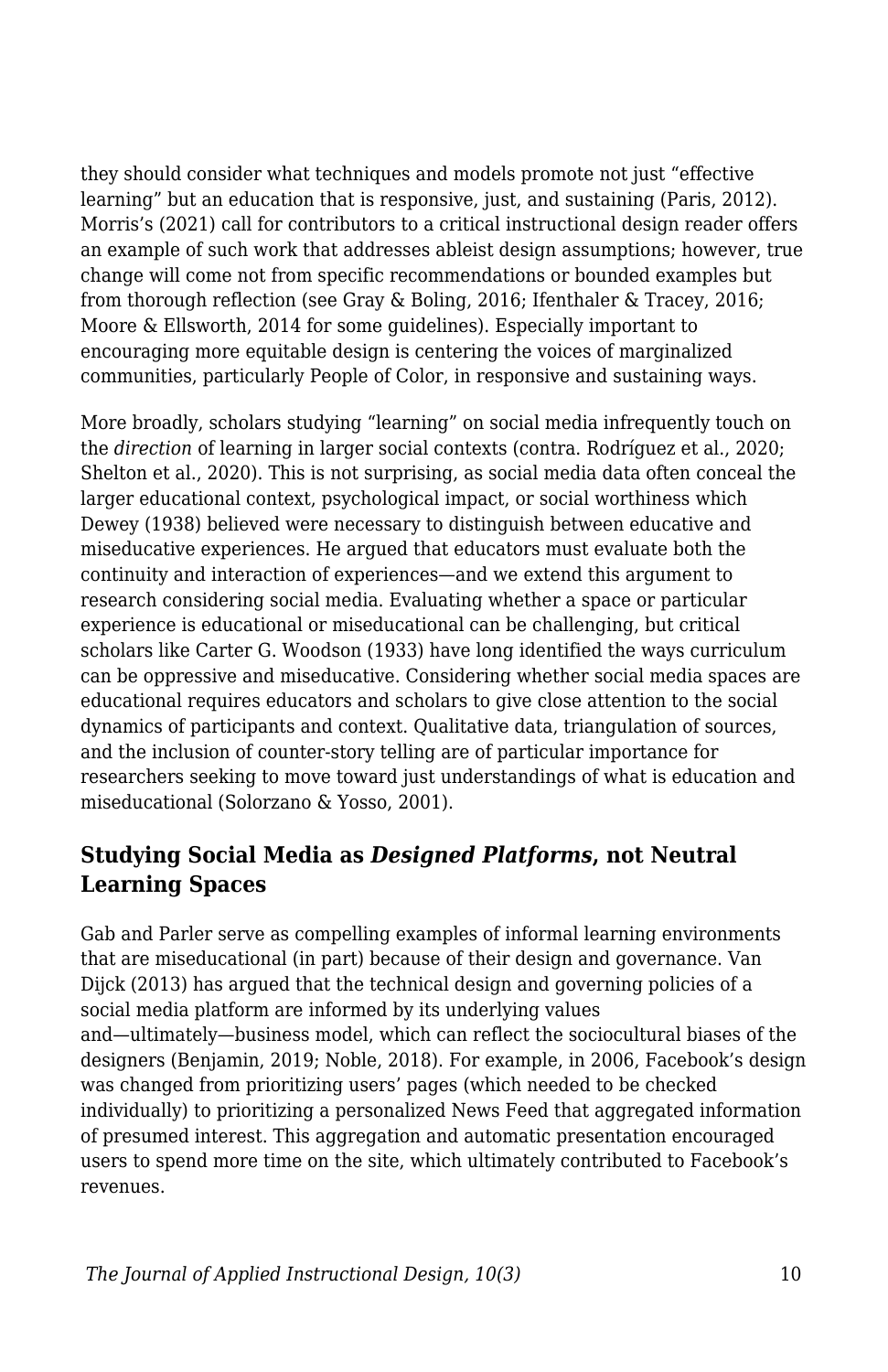In the case of Gab and Parler, it is governing policies that are more obviously informed by platform values and profitability—and that more obviously contribute to miseducation. Whereas a wise and responsive classroom teacher would facilitate a classroom discussion by establishing norms and providing boundaries, Gab's barebones moderation policies—driven by its positioning itself as a free speech platform—result in a proliferation of hate speech, conspiratorial theorizing, and far right content (Zannettou et al., 2018). This is all the more striking given that both Gab and Parler explicitly engage in *some* moderation (Colburn & McCarter, 2020; Torba, 2020b) while defending users' right to post conspiracy theories or White nationalist content. An implicit—or, in the case of Gab, explicit (Torba, 2020a)—acceptance of QAnon (and other problematic material) when these platforms have shown a willingness to moderate other content is a deliberate governance choice that has obvious effects on whether informal learning on the platform will be educational or misducational in the aggregate.

As we have already seen, the influence of design on (mis)education is not limited to these extreme examples. Twitter's hesitance to moderate content has resulted in criticism "for allowing a culture of harassment to fester largely unchecked on its service" (Gillespie, 2018, p. 24), and Hao (2021) argued that Facebook's commitment to engagement and continual growth is inseparable from—and amplifies—the misinformation and hate speech that circulate on the platform (see also Vaidhyanathan, 2018). Learners, instructors, and instructional designers who want to integrate social media into the learning process must understand the ways in which these platforms' underlying values and business models may affect the learning process.

Furthermore, van Dijck and Poell (2018) argued that there is value in looking at educational technologies (i.e., beyond repurposed social media) not just "as tools, but as *platforms*, driven by a complex interplay between technical architectures, business models, and mass user activity" (p. 579, emphasis in original). In short, if "Facebook is for getting likes" (Frier, 2020, p. 234), researchers and students might wonder what Canvas is "for"—that is, how does a platform communicate success, and does it correspond with success as defined by educators? Careful examination of educational technologies may reveal ways in which they "are pushing a new concept of learning that uproots or bypasses the values that are fundamental to publicly funded education" (van Dijck et al., 2018; see also Kerssens & van Dijck, 2021). Thus, Williamson's (2017) careful consideration of the popular *ClassDojo* app raised concerns about shoring up surveillance and behaviorism, and Krutka and colleagues' (2021) technoethical audit of Google identified underlying values that are at odds with educational ones.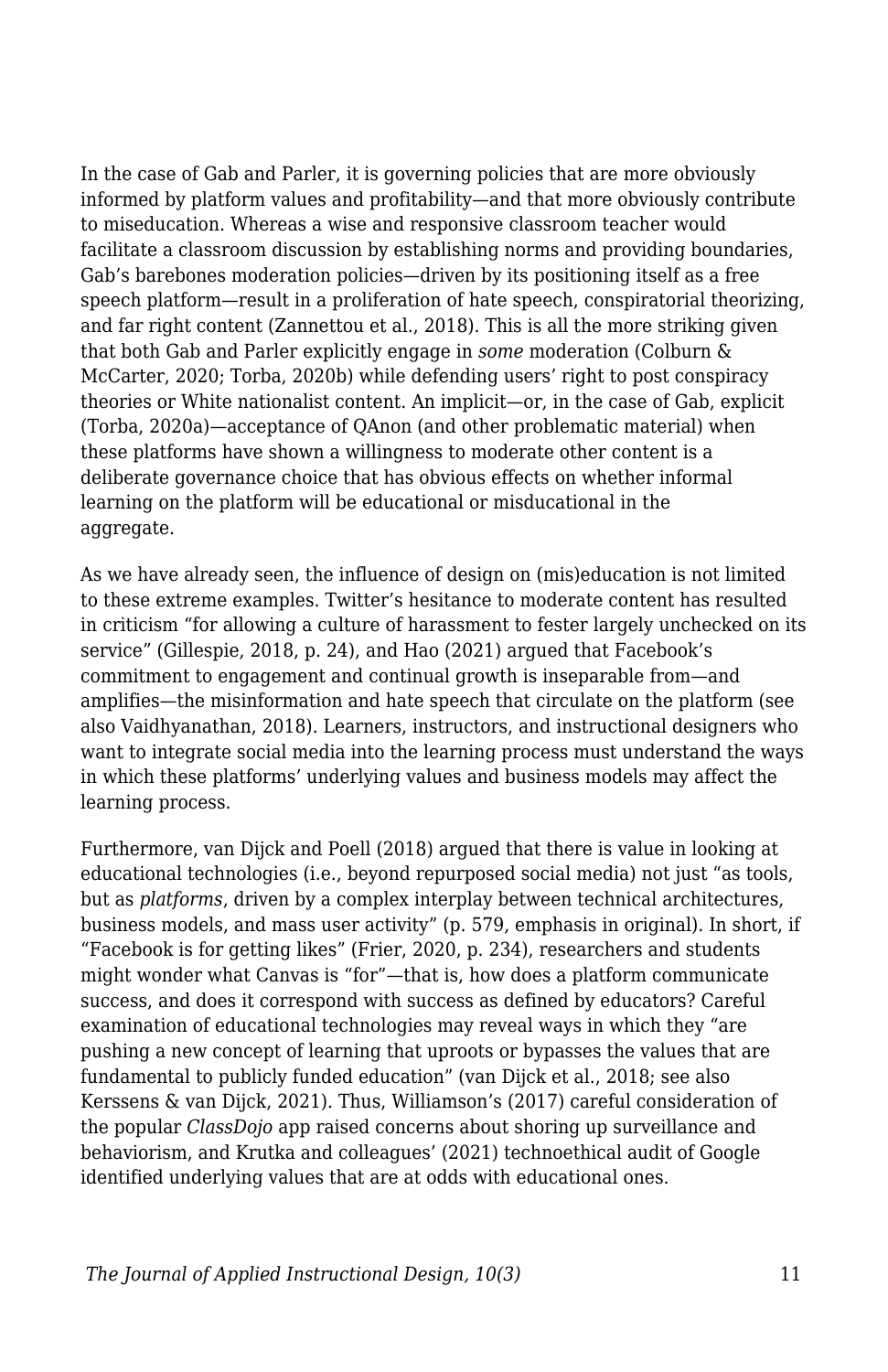Designers—instructional and otherwise—create environments where certain behaviors are encouraged and others are discouraged. It is, therefore, critical that they reflect on their ethics and values—and how they inform design (Gray & Boling, 2016). Then, instructional designers could conduct their own technoethical audits (Krutka et al., 2019) of learning management systems (LMS) and other technology platforms like Zoom (Krutka et al., 2020) to determine how they support or conflict with those ethics and values. If, for example, an online class is committed to respectful and deep discussion that also protects students (particularly those most often targeted), instructional designers might ask how discussion boards and other LMS features promote—or dissuade—those values. Based on that evaluation, designers might prompt teachers to democratically establish explicit class norms with students, rather than allow the LMS to implicitly establish norms through its design.

What values are programmed into the apps, ed tech platforms, and repurposed social media sites that are being used in (and out of) classrooms all over the world? Do those who retrieve data from these platforms for data-intensive educational research (e.g., Baker & Siemens, 2015; Greenhalgh et al., 2021; Kimmons & Veletsianos, 2017; Rosenberg et al., 2021) look for miseducational values embedded in these "big data" or assume them to be objective (see D'Ignazio & Klein, 2020) and inherently educational? Is the design of a platform discriminatory and miseducative (Benjamin, 2019; Noble, 2018)? Again, consulting communities of color—as one step in the process of design—can be a way to minimize miseducative impacts.

#### **Studying the** *Relationship* **Between Informal Miseducation and Formal Education**

Research on *informal* learning often expresses a hope or expectation that it will subsequently influence learning in *formal* settings. For example, in introducing their research on the use of social media in secondary writing instruction, Galvin and Greenhow (2020) noted that this phenomenon is inspired by the vast amount of writing young learners are already doing on social media and by work that conceptualizes this informal writing as supporting formal writing. Yet, the possibility (even likelihood?) of the informal learning of White nationalism and conspiracy theories on platforms such as Gab, Parler, or Facebook turns these assumptions on their head—and raises the importance of a formal education that can withstand and undo any informal *miseducation* students are undergoing. Indeed, Koul (2020) reported on teachers' responses to students' bringing conspiracy theories into class, and research suggests that students who are asked to evaluate evidence on a controversial issue often ignore credible evidence for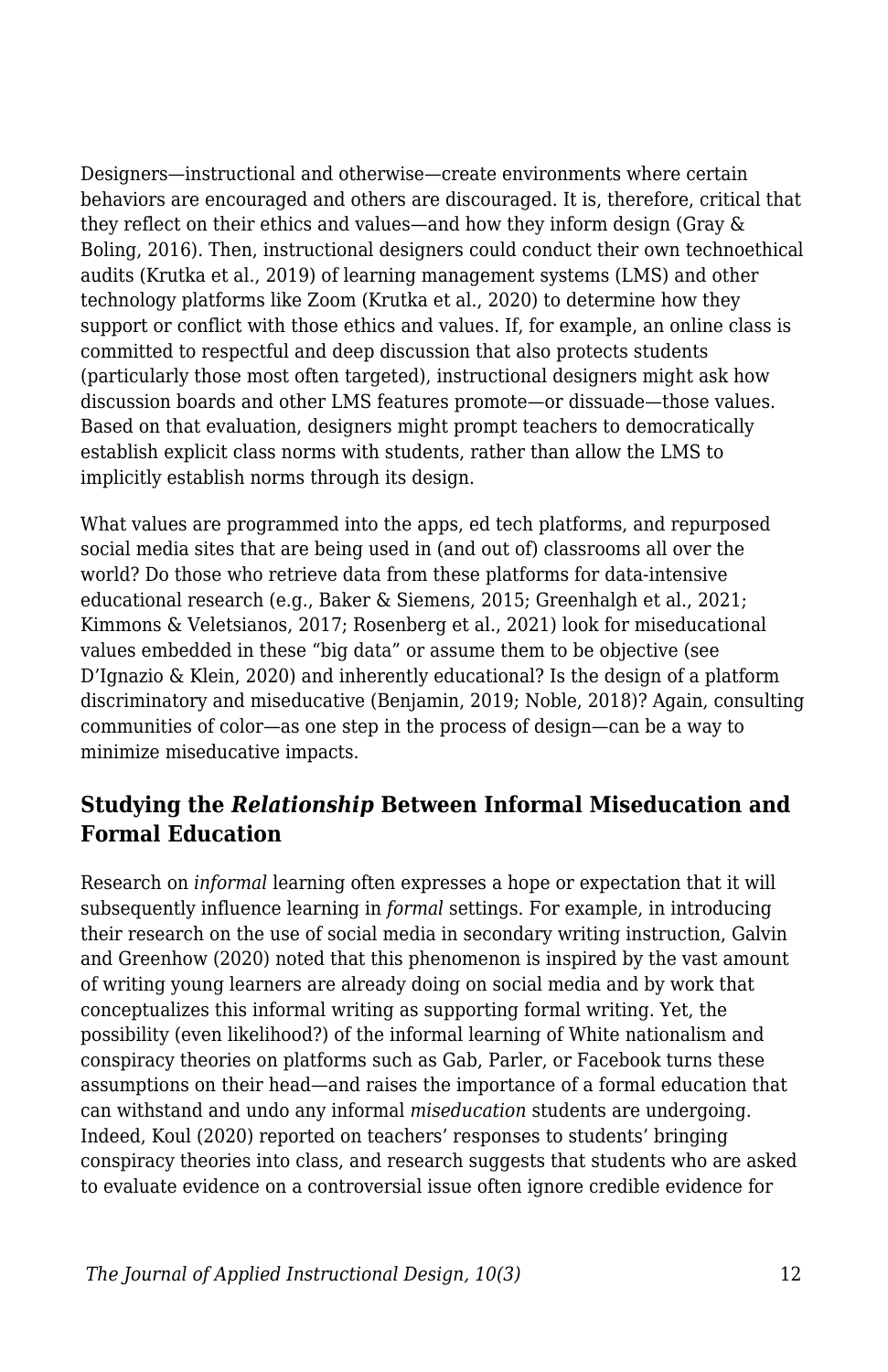what they have previously learned online (Crocco et al., 2018).

The steps needed to bring about a formal learning that is educational are numerous and significant enough that we cannot hope to address them in this paper. Nor are they likely to be easily adopted. In 1997, Thompson expressed concern that anti-racism "sounds too… provocative" (p. 8) for educators to embrace as a philosophy. Nearly a quarter of a century later, the Trump administration's *1776 Commission* (which advocated for "patriotic education" in response to anti-racist critiques of American history; see Crowley & Schuessler, 2021) suggests that not much has changed. Efforts at "patriotic" education and White master narratives of American progress have long pervaded social studies education (Busey & Walker, 2017; Evans, 2004; Johnson, 2019; Sabzalian, 2019; Vickery, 2017), and anti-Black misinformation has long been part of the Black experience in the US (Woodson et al., 2019).

Nonetheless, the importance and exigency of removing miseducation from schools cannot be understated. Alim and Paris (2017) suggested that for People of Color in the United States, "The purpose of state-sanctioned schooling has been to forward the largely assimilationist and often violent White imperial project" (p. 1). Not only is such an approach to formal learning incapable of adequately resisting White nationalist learning happening in informal spaces, but implicit messages of White supremacy in schools may actually serve as a jumping off point for students to (mis)learn more on the internet.

Perhaps more worrying is the very real possibility of teachers bringing conspiratorial and nationalist thinking into classrooms. After the insurrection at the Capitol, it became clear that some of those visiting Washington, D.C. and either involved with or sympathetic to the rioters were employed as teachers (Koop, 2021; Peiser, 2021; Tavernise & Rosenberg, 2021). Teachers' uses of social media are well documented (Greenhow et al., 2020), and it should come as no surprise to learn that educators are using alternative social media platforms as well. Lee (2021) noted that in March 2021, one of the most popular private groups on Gab appeared to be associated with teachers. Given that misinformation, conspiracy theories, and White supremacist thinking are not limited to platforms like Gab and Parler—and that teachers' personal and (several) professional uses of platforms blur (Carpenter et al., 2019; Carpenter et al., 2020; Greenhalgh et al., 2016)—there is ample room for concern.

Whether it is students or teachers who are bringing miseducation into the classroom, educational professionals have responsibilities to respond to and effectively counter it. For example, although media reports help to identify this phenomenon, scholarly research is needed to more clearly define the scope of the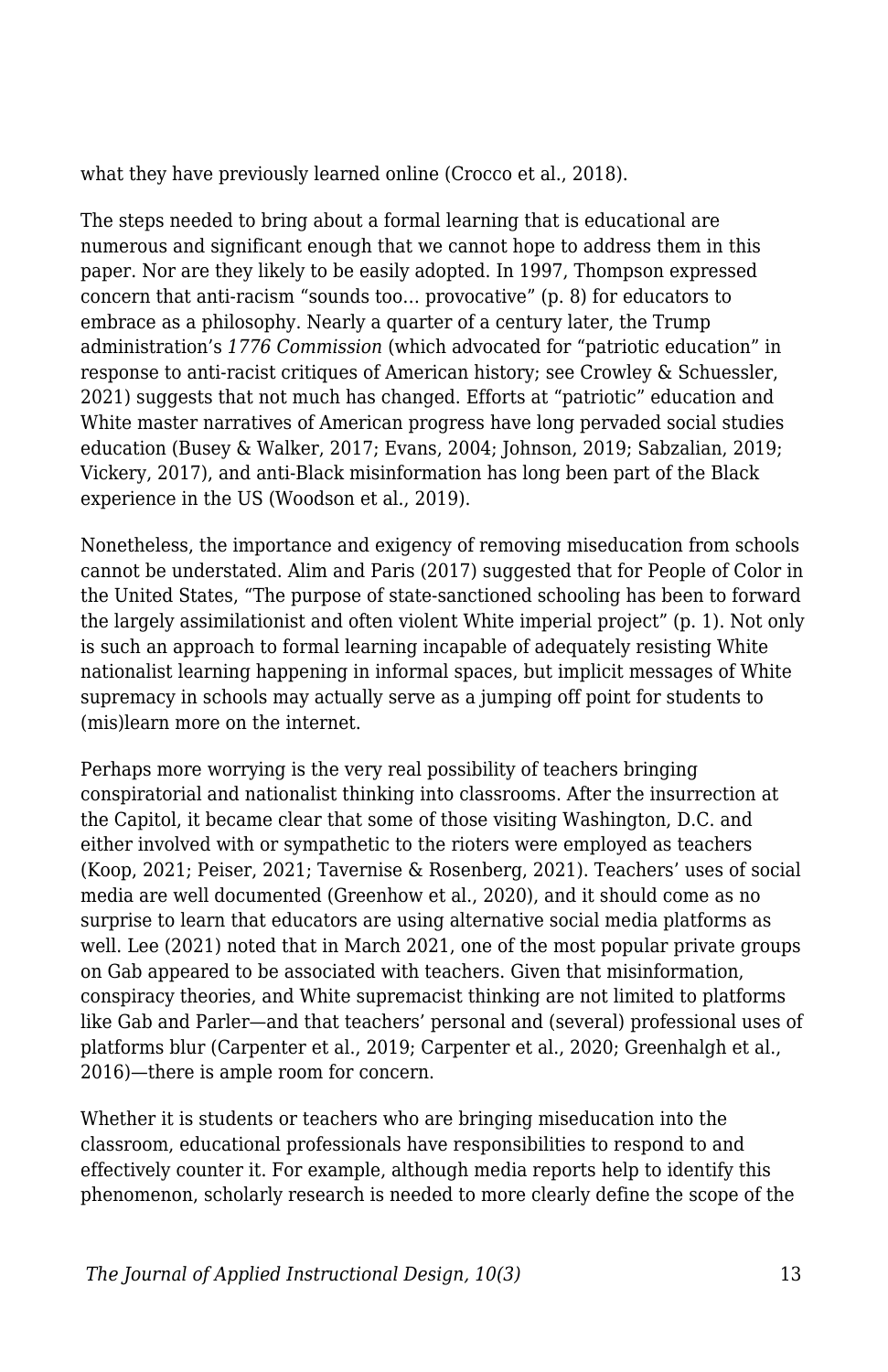problem and the mechanisms by which it happens. In particular, Barron's (2006) research on learning ecologies that span in- and out-of-school contexts serves as a model for how researchers might document more worrying versions of this phenomenon. Furthermore, instructional designers' important influence on the development and delivery of curricula in many educational contexts suggests that they may play a role in ensuring those contexts are truly educational—and can withstand miseducation. Finally, teacher educators, schools, districts, and professional organizations have the responsibility to ensure that pre- and inservice teachers are committed to promoting educational experiences that are responsive, just, and sustaining (Paris, 2012).

### **Conclusion**

Although social media platforms continue to hold considerable promise for informal learning, the emergence of platforms like Gab and Parler serves as an important opportunity for instructional designers and educational professionals to reconsider the relationship between informal learning, (mis)education, and social media platforms. Gab and Parler offer illustrative examples of *miseducational* informal learning spaces, the ways that technology design can foster that miseducation, and the importance of asking how miseducation influences (or happens within) formal learning settings. Yet, while it may be beneficial for education professionals to consider these implications in the immediate context of Gab and Parler, these controversial platforms are ultimately a reminder of the importance of applying these ideas to other social media platforms, educational technology platforms, and ultimately all formal and informal learning settings.

Instructional design and other educational professionals should be concerned about and attentive to (mis)educational and (mis)informational opportunities across an array of social media platforms. Although somewhat contrived, the formal/informal dichotomy of learning can help draw attention to the ways that informal learning on social media connects to formal classroom learning. We have evidence that informal learning through social media is occurring, but at least some of it is miseducational and potentially explicitly harmful to marginalized communities. Online platforms are not neutral (learning) spaces; they need to be carefully constructed, with ethical principles in mind.

### **References**

Aliapoulios, M., Bevensee, E., Blackburn, J., De Cristofaro, E., Stringhini, G., & Zannettou, S. (2021). *An early look at the Parler online social network*. arXiv.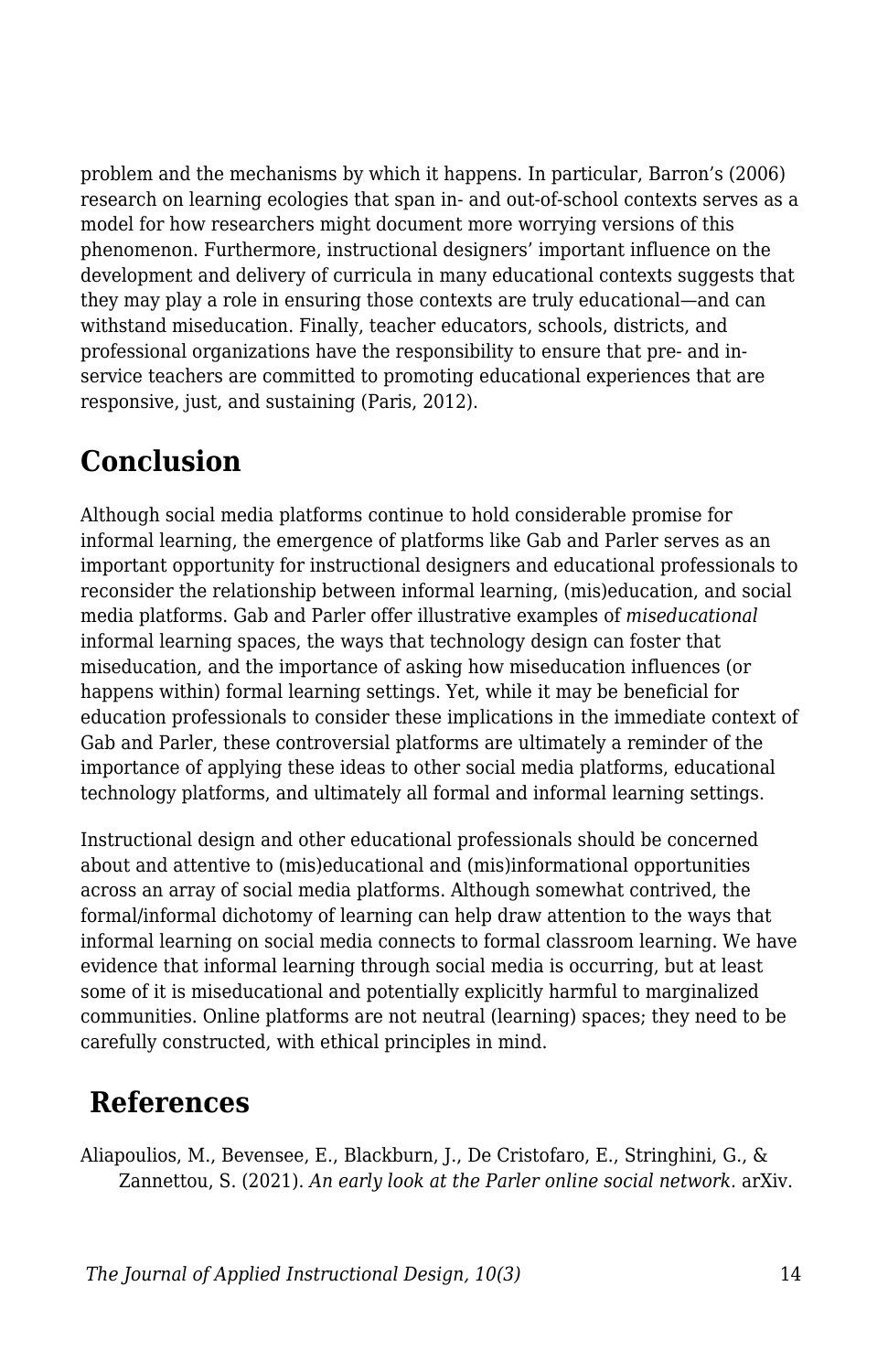https://arxiv.org/abs/2101.03820v2

- Alim, H.S., & Paris, D. (2017). What is culturally sustaining pedagogy and why does it matter? In D. Paris & H. S. Alim (Eds.), *Culturally sustaining pedagogies: Teaching and learning for justice in a changing world* (pp. 1-21). Teachers College Press.
- An, S. (2016). Asian Americans in American history: An AsianCrit perspective on Asian American inclusion in state US history curriculum standards. *Theory & Research in Social Education, 44*(2), 244-276. https://doi.org/10.1080/00933104.2016.1170646
- Anyon, J. (1980). Social class and the hidden curriculum of work. *Journal of Education, 162*(1), 67-92. https://doi.org/10.1177/002205748016200106
- Bajak, A., Guynn, J., & Thorson, M. (2021). When Trump started his speech before the Capitol riot, talk on Parler turned to civil war. *USA Today*. https://www.usatoday.com/in-depth/news/2021/02/01/civil-war-during-trumpspre-riot-speech-parler-talk-grew-darker/4297165001/
- Baker, R., & Siemens, G. (2015). Educational data mining and learning analytics. In R. K. Sawyer (Ed.), *The Cambridge handbook of the learning sciences* (2nd ed., pp. 253-272). Cambridge University Press.
- Barbetta, G.P., Canino, P., & Cima, S. (2019). *Let's tweet again? The impact of social networks on literature achievement in high school students: Evidence from a randomized controlled trial* (Working Paper 81). Università Cattolica del Sacro Cuore, Dipartimento di Economia e Finanza (DISCE). http://hdl.handle.net/10419/202855
- Barron, B. (2006). Interest and self-sustained learning as catalysts of development: A learning ecology perspective. *Human Development*, *49*, 193-224. https://doi.org/10.1159/000094368
- Benjamin, R. (2019). *Race after technology: Abolitionist tools for the New Jim Code*. Polity.
- Brandom, R. (2020, November 9). Parler, a conservative Twitter clone, has seen nearly 1 million downloads since Election Day. *The Verge*. https://www.theverge.com/2020/11/9/21557219/parler-conservative-app-downl oad-new-users-moderation-bias

Brewster, T. (2021, February 7). Sheryl Sandberg downplayed Facebook's role in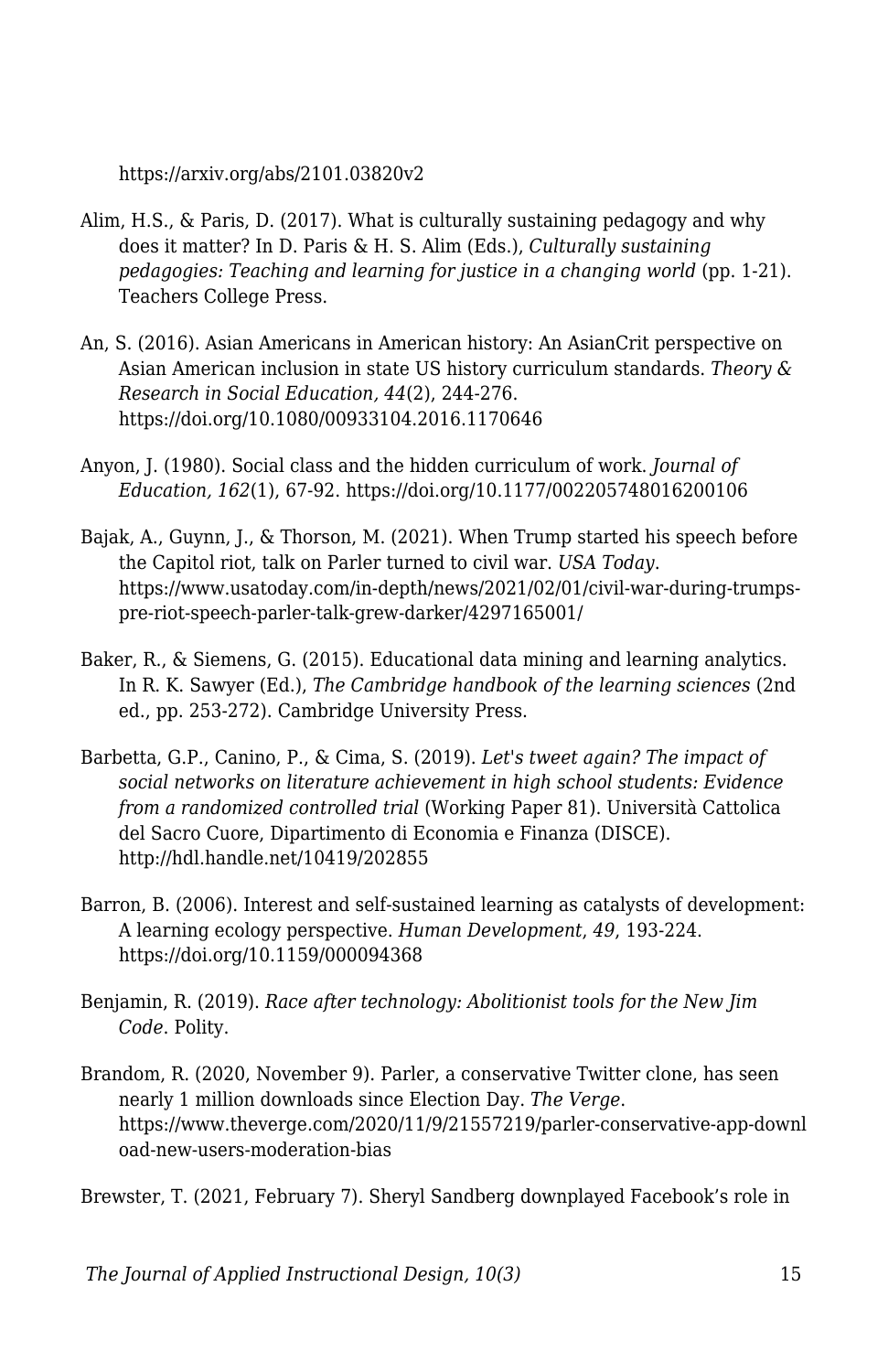the Capitol Hill siege—Justice Department files tell a very different story. *Forbes*.

https://www.forbes.com/sites/thomasbrewster/2021/02/07/sheryl-sandberg-do wnplayed-facebooks-role-in-the-capitol-hill-siege-justice-department-files-tella-very-different-story/

- Busey, C. L., & Walker, I. (2017). A dream and a bus: Black critical patriotism in elementary social studies standards. *Theory & Research in Social Education, 45*(4), 456-488. https://doi.org/10.1080/00933104.2017.1320251
- Carpenter, J. P., & Green, T. D. (2017). Mobile instant messaging for professional learning: Educators' perspectives on and uses of Voxer. *Teaching and Teacher Education*, *68*, 53-67. https://doi.org/10.1016/j.tate.2017.08.008
- Carpenter, J. P., Kimmons, R., Short, C. R., Clements, K., & Staples, M. E. (2019). Teacher identity and crossing the professional-personal divide on Twitter. *Teaching and Teacher Education*, *81*, 1-12. https://doi.org/10.1016/j.tate.2019.01.011
- Carpenter, J. P., Morrison, S.A., Craft, M., & Lee, M. (2020). How and why are educators using Instagram? *Teaching and Teacher Education*, *96*, 103149. https://doi.org/10.1016/j.tate.2020.103149
- Colburn, R., & McCarter, R. (2020, July 2). Parler, the "free speech" alternative to Twitter, keeps banning people. *AVClub*. https://news.avclub.com/parler-the-free-speech-alternative-to-twitter-keeps-18 44238633
- Conway, M., Scrivens, R., & Macnair, L. (2019). *Right-wing extremists' persistent online presence: History and contemporary trends.* International Centre for Counter-Terrorism. The Hague. Policy Brief. https://doi.org/10.19165/2019.3.12
- Crocco, M.S., Segall, A., Halvorsen, A.L.S., & Jacobsen, R.J. (2018). Deliberating public policy issues with adolescents: Classroom dynamics and sociocultural considerations. *Democracy and Education*, *26*(1), 1-10.
- Crowley, M., & Schuessler, J. (2021, January 18). Trump's 1776 commission critiques liberalism in report derided by historians. *The New York Times*. https://www.nytimes.com/2021/01/18/us/politics/trump-1776-commission-repo rt.html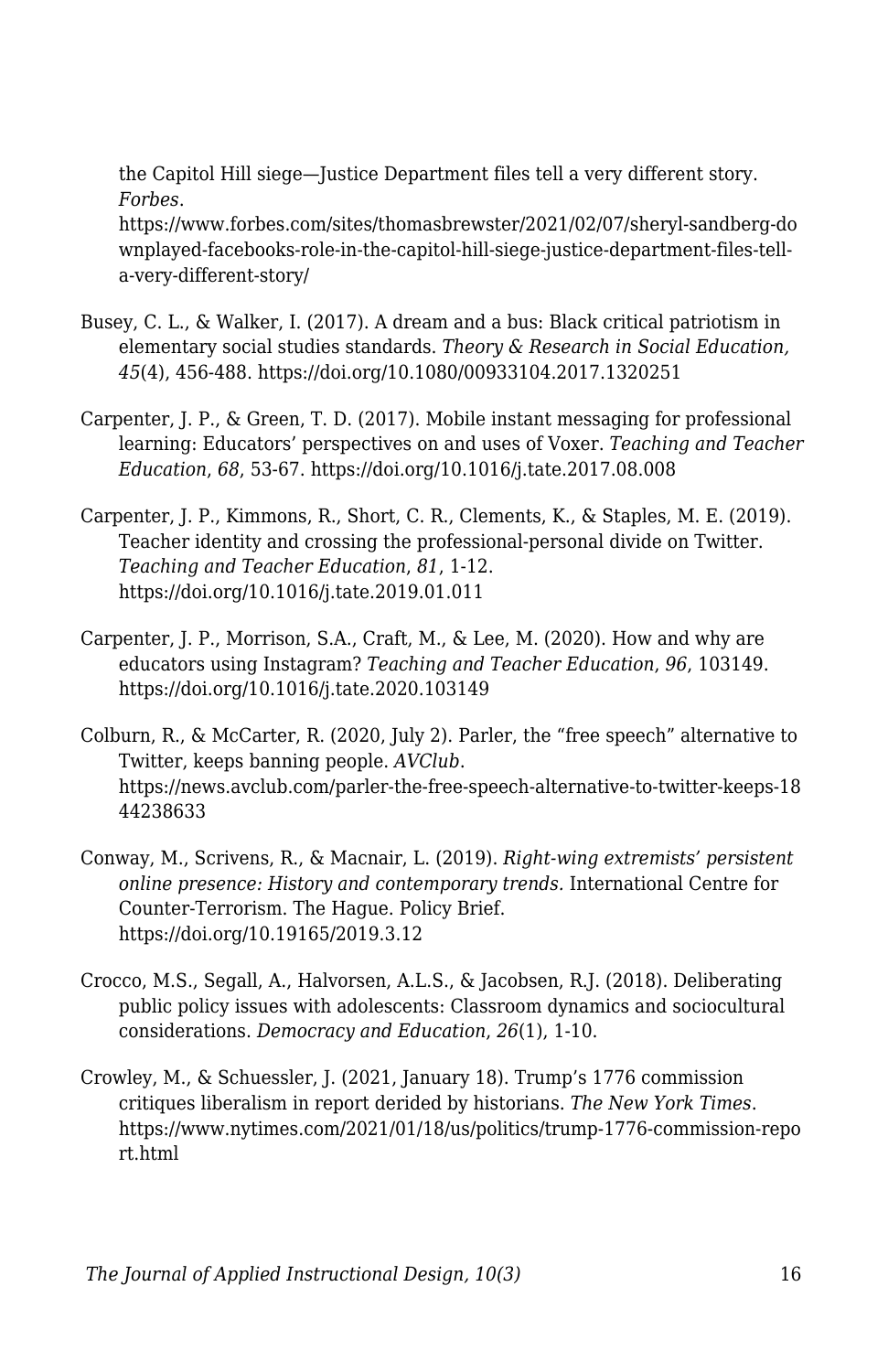- Darroch, G. (2016). Gab alt-right's social media alternative attracts users banned from Twitter. *The Guardian*. https://www.theguardian.com/media/2016/nov/17/gab-alt-right-social-media-t witter
- Datta, S. (2014, June 26). India: Communal violence in times of social media. *Aljazeera.* https://www.aljazeera.com/opinions/2014/6/26/india-communal-violence-in-tim es-of-social-media
- De Sayrah, A. (2018, May 5). Facebook helped foment anti-Muslim violence in Sri Lanka. What now? *The Guardian.* https://www.theguardian.com/commentisfree/2018/may/05/facebook-anti-musl im-violence-sri-lanka

Dewey, J. (1938). *Experience and education*. Collier.

Díaz, E., & Deroo, M. R. (2020). Latinxs in contention: A systemic functional linguistic analysis of 11th-grade US history textbooks. *Theory & Research in Social Education*, *48*(3), 375-402. https://doi.org/10.1080/00933104.2020.1731637

D'Ignazio, C., & Klein, L. F. (2020). *Data feminism*. MIT Press.

- Evans, R. (2018, October 11). From memes to Infowars: How 75 fascist activists were "red-pilled." *Bellingcat*. https://www.bellingcat.com/news/americas/2018/10/11/memes-infowars-75-fas cist-activists-red-pilled/
- Evans, R. W. (2004). *The social studies wars: What should we teach the children?* Teachers College Press.
- Freelon, D., Marwick, A., & Kreiss, D. (2020). False equivalencies: Online activism from left to right. *Science, 369*, 1197-1201. https://doi.org/10.1126/science.abb2428
- Frenkel, S., Confessore, N., Kang, C., Rosenberg, M., & Nicas, J. (2018). Delay, deny, and deflect: How Facebook's leaders fought through crisis. *New York Times.* https://www.nytimes.com/2018/11/14/technology/facebook-data-russia-electio n-racism.html

Frier, S. (2020). *No filter: The inside story of Instagram*. Simon & Schuster.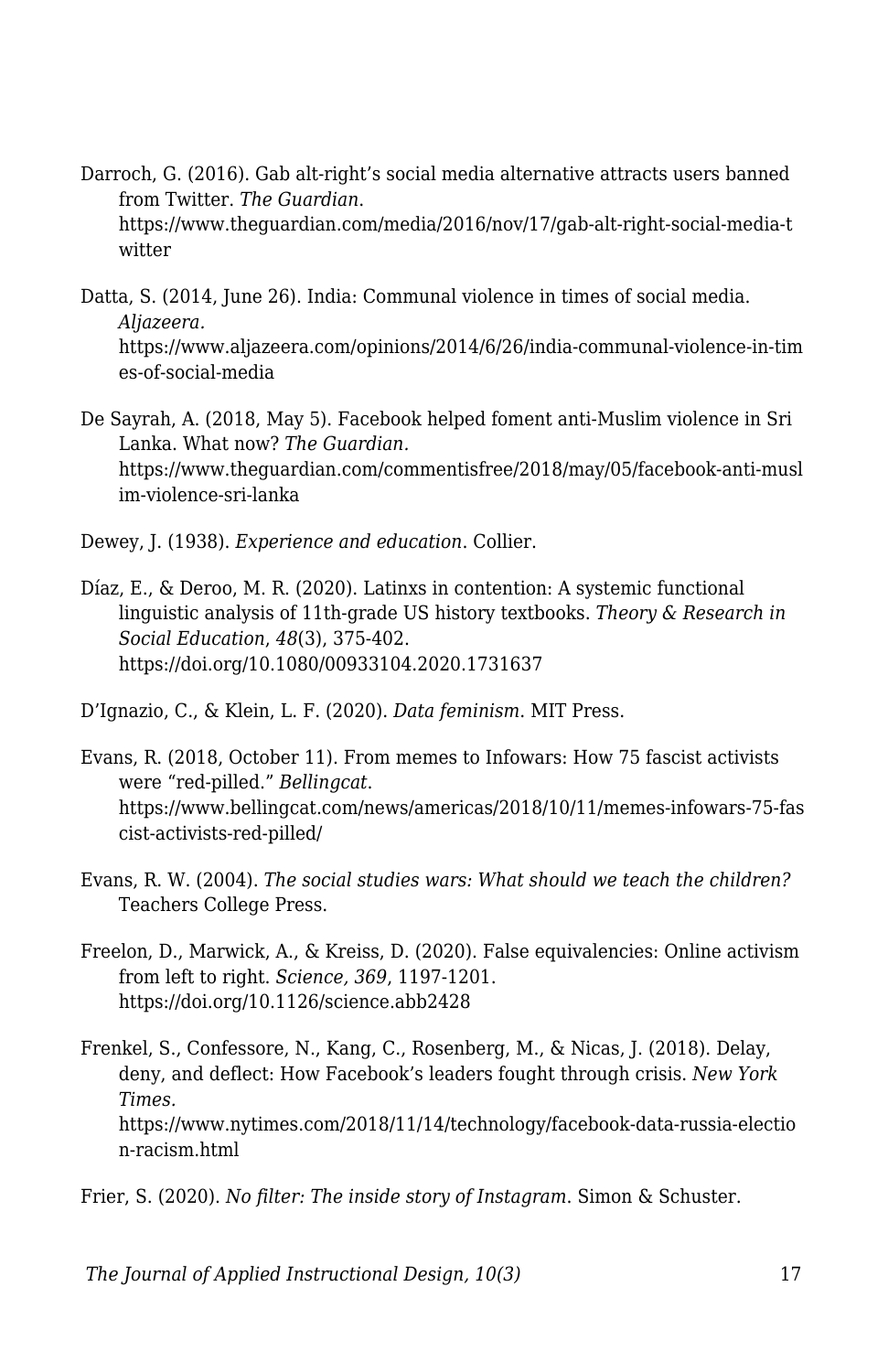- Galvin, S., & Greenhow, C. (2020). Writing on social media: A review of research in the high school classroom. *TechTrends*, *64*, 57-69. https://doi.org/10.1007/s11528-019-00428-9
- Ganesh, B. (2018). The ungovernability of digital hate culture. *Journal of International Affairs, 17*(2), 30-49.
- Gee, J. P. (2003). *What video games have to teach us about learning and literacy* (revised and updated edition). St. Martin's Press.
- Gee, J. P. (2005). Semiotic social spaces and affinity spaces: From *The Age of Mythology* to today's schools. In D. Barton & K. Tusting (Eds.), *Beyond communities of practice: Language, power and social context* (pp. 214-232). Cambridge University Press.
- Gee, J. P. (2007). *Good video games + good learning: Collected essays on videogames, learning, and literacy*. Peter Lang International Academic Publishers.
- Gee, J. P. (2017). Affinity spaces and 21st century learning. *Educational Technology*, *57*(2), 27-31.
- Gillespie, T. (2010). The politics of 'platforms.' *New Media & Society*, *12*(3), 347-364. https://doi.org/10.1177/1461444809342738
- Gillespie, T. (2018). *Custodians of the internet: Platforms, content moderation, and the hidden decisions that shape social media.* Yale University Press.
- Gleason, B. (2013). #Occupy Wall Street: Exploring informal learning about a social movement on Twitter. *American Behavioral Scientist*, *57*(7), 966-982. https://doi.org/10.1177/0002764213479372
- Gleason, B. (2018). Adolescents becoming feminist on Twitter: New literacies practices, commitments, and identity work. *Journal of Adolescent & Adult Literacy*, *62*(3), 281-289. https://doi.org/10.1002/jaal.889
- Gray, C. M., & Boling, E. (2016). Inscribing ethics and values in designs for learning: A problematic. *Educational Technology Research and Development*, *64(5)*, 969-1001. https://doi.org/10.1007/s11423-016-9478-x
- Greenhalgh, S. P. (2021). Differences between teacher-focused Twitter hashtags and implications for professional development. *Italian Journal of Educational Technology*, *29*(1), 24-43. https://doi.org/10.17471/2499-4324/1161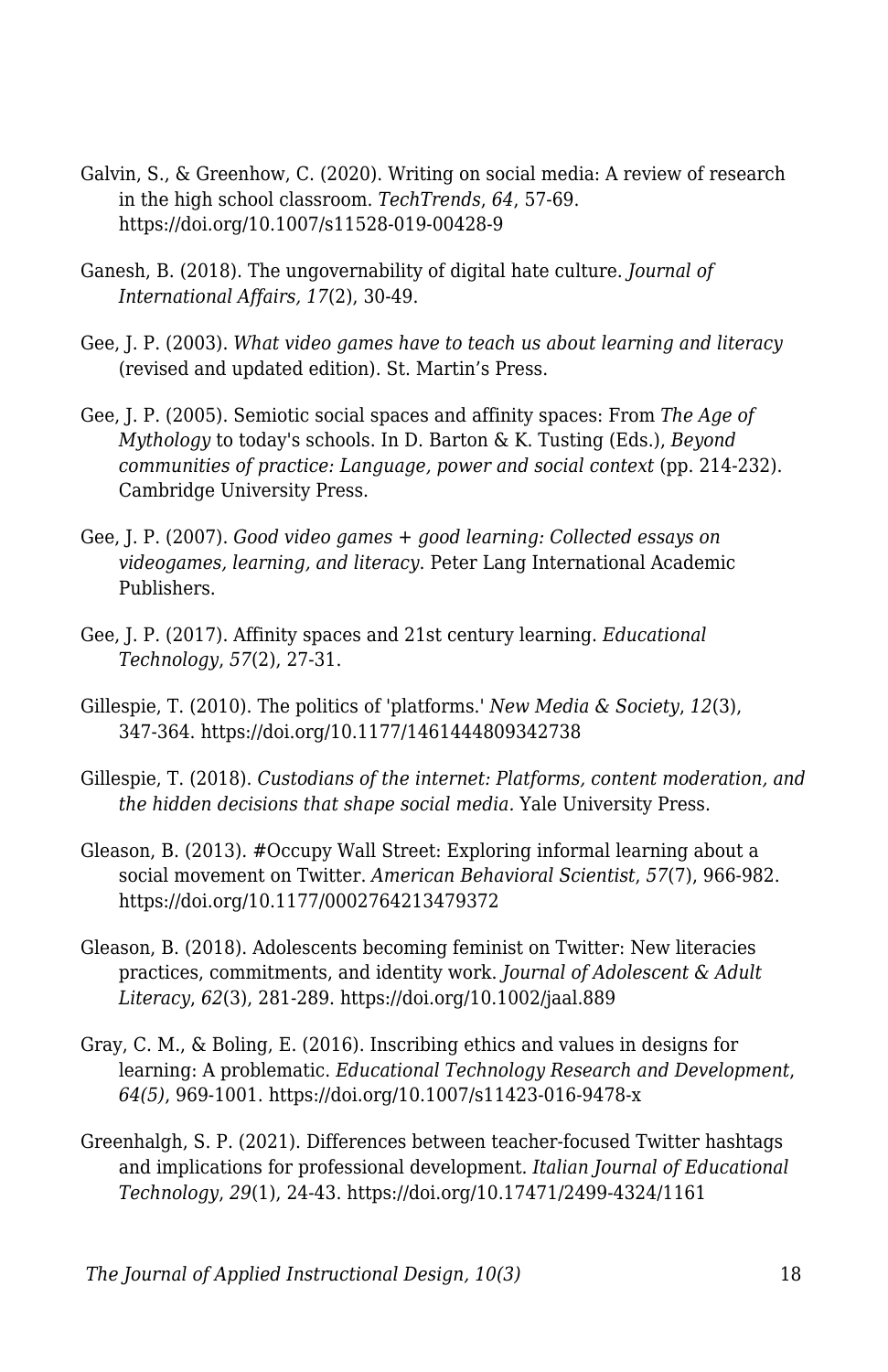- Greenhalgh, S. P., Koehler, M. J., Rosenberg, J. M., & Staudt Willet, K. B. (2021). Considerations for using social media data in learning design and technology research. In E. Romero-Hall (Ed.), *Research methods in learning design and technology* (pp. 64-77). Routledge.
- Greenhalgh, S. P., Rosenberg, J. M., Staudt Willet, K. B., Koehler, M. J., & Akcaoglu, M. (2020). Identifying multiple learning spaces within a single teacher-focused Twitter hashtag. *Computers & Education*, *148*, 10389. https://doi.org/10.1016/j.compedu.2020.103809
- Greenhalgh, S. P., Rosenberg, J. M., & Wolf, L. G. (2016). For all intents and purposes: Twitter as a foundational technology for teachers. *E-Learning and Digital Media*, *13*, 81-98. https://doi.org/10.1177/2042753016672131
- Greenhow, C., & Askari, E. (2017). Learning and teaching with social network sites: A decade of research in K-12 related education. *Education and Information Technologies*, *22*, 623-645. https://doi.org/10.1007/s10639-015-9446-9
- Greenhow, C., Galvin, S. M., Brandon, D. L., & Askari, E. (2020). A decade of research on K-12 teaching and teacher learning with social media: Insights on the state of the field. *Teachers College Record*, *122*(6), 1-72.
- Greenhow, C., Galvin, S., & Staudt Willet, K. B. (2019). What should be the role of social media in education? *Policy Insights from the Behavioral and Brain Sciences, 6*(2), 178-185. https://doi.org/10.1177/2372732219865290
- Greenhow, C., & Lewin, C. (2016). Social media and education: Reconceptualizing the boundaries of formal and informal learning. *Learning, Media and Technology*, *41*(1), 6-30. https://doi.org/10.1080/17439884.2015.1064954
- Greenhow, C., & Robelia, B. (2009). Old communication, new literacies: Social network sites as social learning resources. *Journal of Computer-Mediated Communication*, *14*, 1130-1161. https://doi.org/10.1111/j.1083-6101.2009.01484.x
- Greeno, J., Collins, A., & Resnick, L. (1996). Cognition and learning. In D. Berliner & R. Calfee (eds.), *Handbook of educational psychology* (pp. 15-46). Macmillan.
- Grind, K., & McKinnon, J. D. (2019). Social media's new advisers lean right—Facebook, Twitter, turn to outside groups to help police political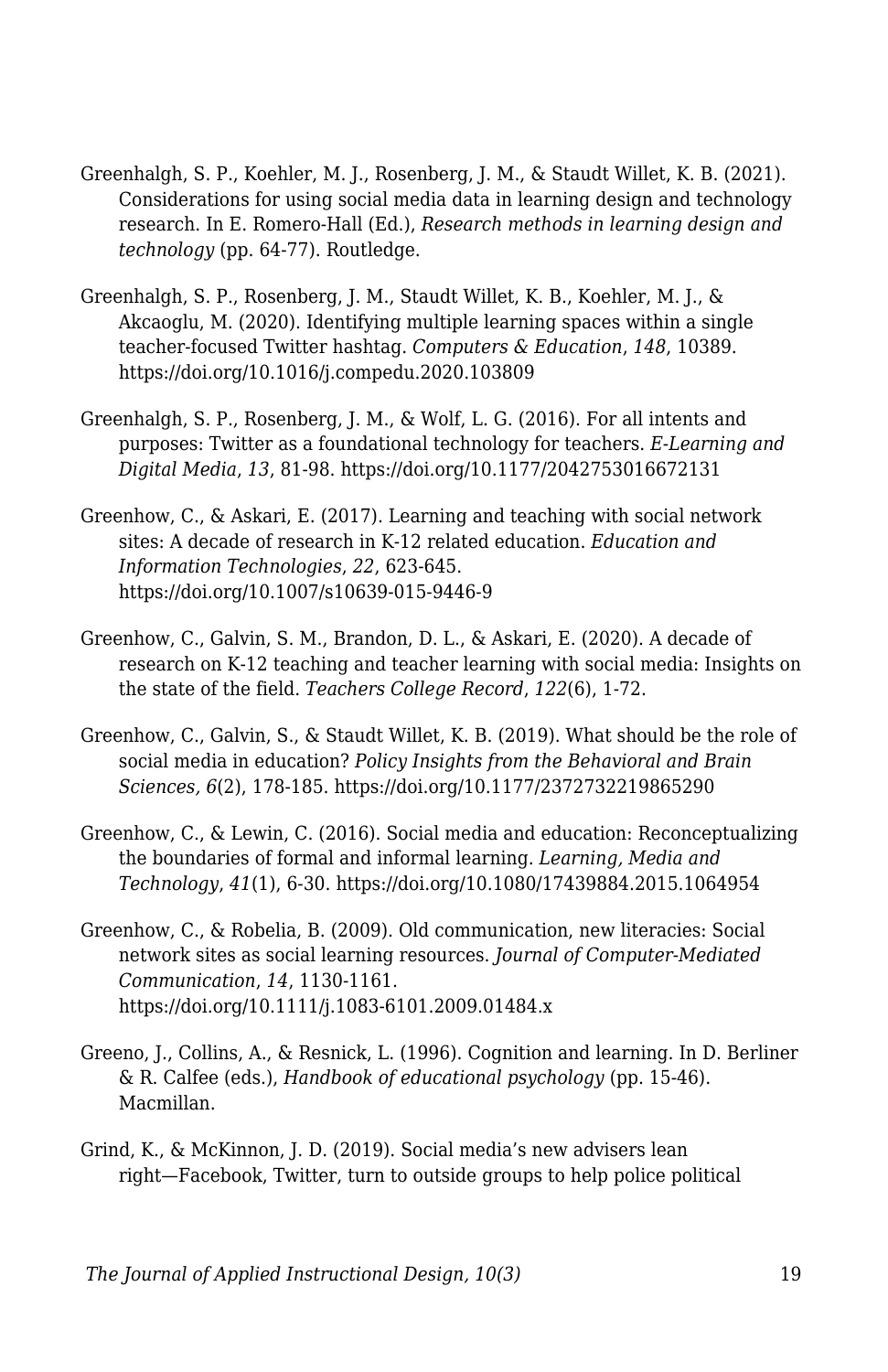speech, stirring new ire. *Wall Street Journal*.

https://www.wsj.com/articles/facebook-twitter-solicit-outside-groups-often-on-t he-right-to-referee-political-speech-11546966779

- Groeger, L. V., Kao, J., Shaw, A., Syed, M., & Eliahou, M. (2021, January 17). What Parler saw during the attack on the Capitol. *ProPublica*. https://projects.propublica.org/parler-capitol-videos/
- Guynn, J. (2020, July 9). Facebook while Black: Users call it getting 'Zucked,' say talking about racism is censored as hate speech. *USA Today*. https://www.usatoday.com/story/news/2019/04/24/facebook-while-black-zucke d-users-say-they-get-blocked-racism-discussion/2859593002/
- Hao, K. (2021, March 11). How Facebook got addicted to spreading misinformation. *MIT Technology Review*. https://www.technologyreview.com/2021/03/11/1020600/facebook-responsible -ai-misinformation/
- Hashim, A. K., & Carpenter, J. P. (2019). A conceptual framework of teacher motivation for social media use. *Teachers College Record*, *1221*, 140305.

Hassan, I., & Hitchen, J. (2020). *Nigeria's disinformation landscape.* Social Science Research Council. https://items.ssrc.org/disinformation-democracy-and-conflict-prevention/nigeri as-disinformation-landscape/

- Hayes, D. (2020, November 11). Parler sees membership double as conservatives and Donald Trump backers seek alternatives to Facebook, Twitter. *Deadline*. https://deadline.com/2020/11/parler-growth-donald-trump-facebook-twitter-co nservatives-election-2020-1234612982/
- Haythornthwaite, C., Kumar, P., Gruzd, A., Gilbert, S., Esteve Del Valle, M., & Paulin, D. (2018). Learning in the wild: Coding for learning and practice on Reddit. *Learning, Media, and Technology*, *43*, 219-235. https://doi.org/10.1080/17439884.2018.1498356
- Hu, S., Torphy, K.T., Opperman, A., Jansen, K., & Lo, Y-.J. (2018). What do teachers share within Socialized Knowledge Communities: A case of Pinterest. *Journal of Professional Capital and Community*, *3*, 97-133. https://doi.org/10.1108/JPCC-11-2017-0025

Ifenthaler, D., & Tracey, M. W. (2016). Exploring the relationship of ethics and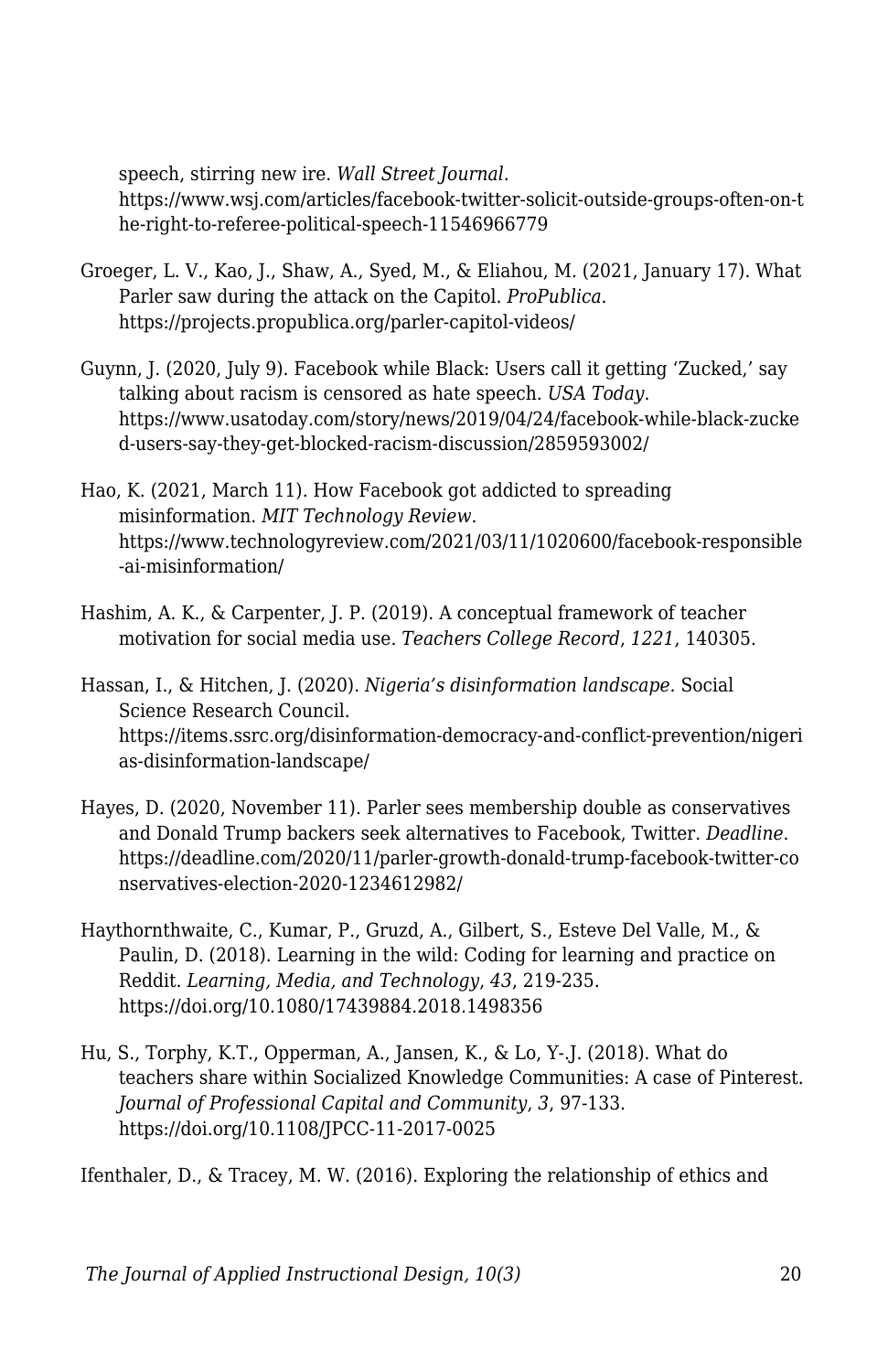privacy in learning analytics and design: Implications for the field of educational technology. *Educational Technology Research and Development*, *64*(5), 877-880. https://doi.org/10.1007/s11423-016-9478-x

- Isaac, M., & Browning, K. (2020, November 11). Fact-checked on Facebook and Twitter, conservatives switch their apps. *New York Times*. https://www.nytimes.com/2020/11/11/technology/parler-rumble-newsmax.html
- Johnson, M. W. (2019). Trump, Kaepernick, and MLK as "maybe citizens": Early elementary African American males' analysis of citizenship. *Theory & Research in Social Education, 47*(3), 374-395. https://doi.org/10.1080/00933104.2019.1582381
- Kang, C. (2020, November 11). Tweets from Biden aide show campaign's frustration with Facebook. *New York Times*. https://www.nytimes.com/2020/11/11/technology/tweets-from-biden-aide-show -campaigns-frustration-with-facebook.html
- Kendi, I. X. (2016). *Stamped from the beginning: The definitive history of racist ideas in America*. Bold Type Books.
- Kentli, F. D. (2009). Comparison of hidden curriculum theories. *European Journal of Educational Studies*, *1*(2), 83-88.
- Kerssens, N., & van Dijck, J. (2021). The platformization of primary education in The Netherlands. *Learning, Media and Technology*, *46*(3), 250-263. https://doi.org/10.1080/17439884.2021.1876725
- Kimmons, R., & Veletsianos, G. (2018). Public internet data mining methods in instructional design, educational technology, and online learning research. *TechTrends*, *62*, 492-500. https://doi.org/10.1007/s11528-018-0307-4
- Knobel, M., & Lankshear, C. (2014). Studying new literacies. *Journal of Adolescent & Adult Literacy*, *58*(2), 97-101. https://doi.org/10.1002/jaal.314
- Kohn, A. (2000). *The case against standardized testing: Raising the scores, ruining the schools*. Heinemann.
- Koop, C. (2021, January 8). History teacher in DC during riot sent students conspiracy video, Wisconsin parent says. *Lexington Herald-Leader*. https://www.kentucky.com/news/nation-world/national/article248370560.html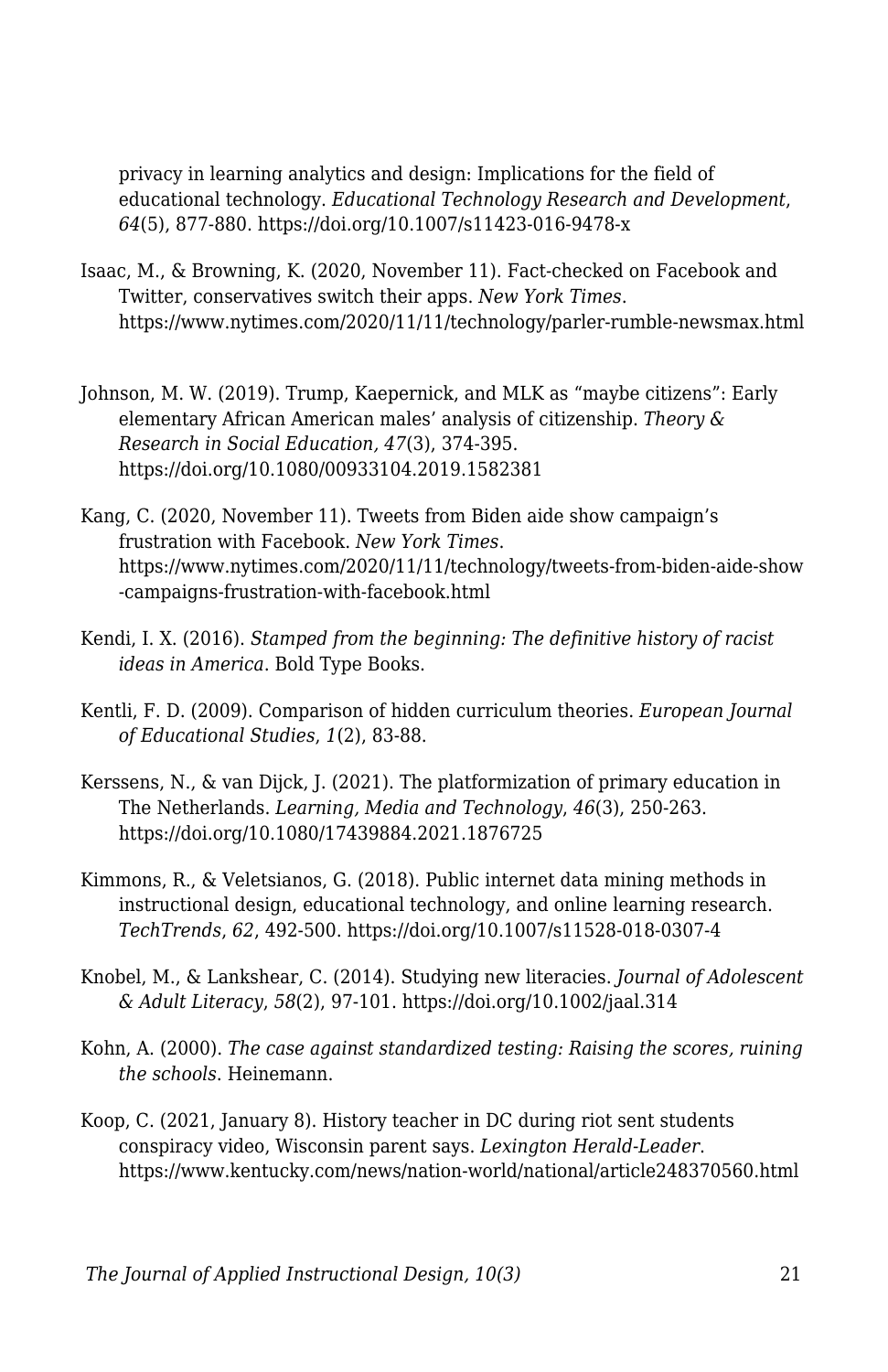- Koul, S. (2020, October 29). These teachers are struggling to pull their students out of a QAnon rabbit hole. *BuzzFeed News*. https://www.buzzfeednews.com/article/scaachikoul/qanon-conspiracy-theoriesteenagers-school
- Krutka, D. G., Bergman, D. J., Flores, R., Mason, K., & Jack, A. R. (2014). Microblogging about teaching: Nurturing participatory cultures through collaborative online reflection with pre-service teachers. *Teaching and Teacher Education*, *40*, 83-93. https://doi.org/10.1016/j.tate.2014.02.002
- Krutka, D. G., Heath, M. K., & Staudt Willet, K. B. (2019). Foregrounding technoethics: Toward critical perspectives in technology and teacher education. *Journal of Technology and Teacher Education, 27*(4), 555-574.
- Krutka, D. G., Seitz, R. Z., & Hadi, A. M. (2020). How do we oppose racist Zoombombs? A discriminatory design technology audit. In R. E. Ferdig, E. Baumgartner, R. Hartshorne, R. Kaplan-Rakowski, & C. Mouza (Eds.), *Teaching, technology, and teacher education during the COVID-19 pandemic* (pp. 753-760). Association for the Advancement of Computing in Education.
- Krutka, D. G., Smits, R. M., & Willhelm, T. A. (2021). Don't be evil: Should we use Google in schools? *TechTrends*, *65*, 421-431. https://doi.org/10.1007/s11528-021-00599-4
- Lange, P. G. (2019). Informal learning on YouTube. In R. Hobbs & P. Mihailidis (Editors-in-Chief), *The International Encyclopedia of Media Literacy*. John Wiley & Sons, Inc.
- Lave, J. & Wenger, E. (1991). *Situated learning: Legitimate peripheral participation*. Cambridge University Press.
- Lavin, T. (2020). *Culture warlords: My journey into the dark web of white supremacy*. Hachette Books.
- Lee, M. (2021, March 15). Inside Gab, the online safe space for far-right extremists. *The Intercept*. https://theintercept.com/2021/03/15/gab-hack-donald-trump-parler-extremists/
- Lewis, R. (2018, September 18). *Alternative influence: Broadcasting the reactionary right on YouTube*. Data & Society. https://datasociety.net/wp-content/uploads/2018/09/DS\_Alternative\_Influence. pdf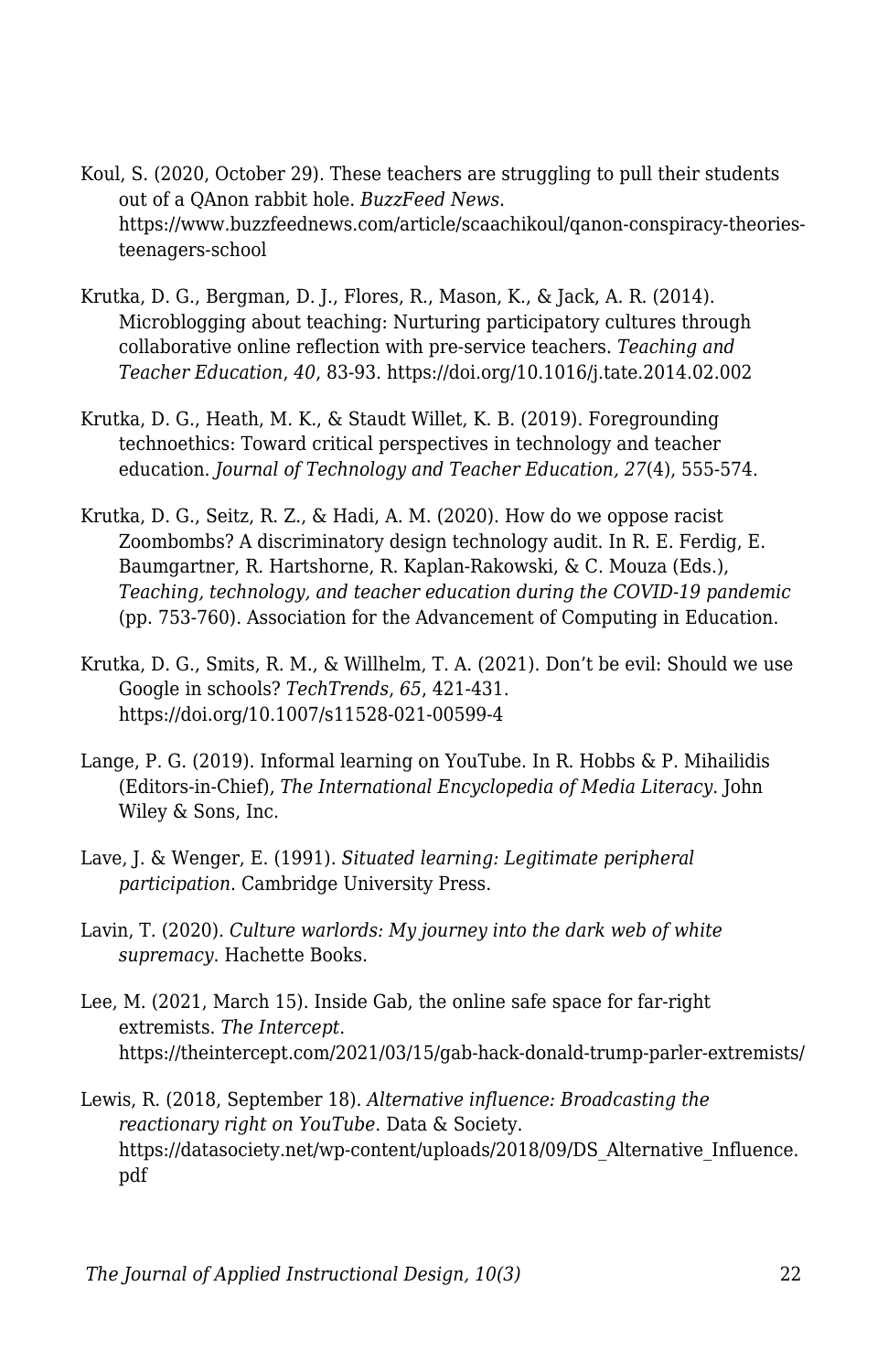Lyons, K. (2021, January 11). Parler is gone for now as Amazon terminates hosting. *The Verge*. https://www.theverge.com/2021/1/11/22223335/parler-amazon-terminates-we b-hosting-aws-google-apple-capitol

- Matney, L. (2015, August 15). Reddit finally bans racist r/CoonTown and other hateful communities, updates user policies. *TechCrunch*. https://techcrunch.com/2015/08/05/reddit-finally-bans-rcoontown-and-other-ha teful-subreddits-updates-user-policies/
- McIlroy-Young, R., & Anderson, A. (2019). *From 'Welcome new Gabbers' to the Pittsburgh Synagogue shooting: The evolution of Gab*. arXiv. https://arxiv.org/abs/1912.11278v1.
- Milner, H. R. (2017). Reimagining the null curriculum. *Educational Leadership, 75*(3), 88-89.
- Mirchandani, M. (2018). *Digital hatred, real violence: Majoritarian radicalisation and social media in India*. Observer Research Foundation occasional papers. https://www.orfonline.org/research/43665-digital-hatred-real-violence-majorita rian-radicalisation-and-social-media-in-india/
- Moore, S. L., & Ellsworth, J. B. (2014). Ethics of educational technology. In J. M. Spector, M. D. Merrill, J. Elen, & M. J. Bishop (Eds.), *Handbook of research on educational communications and technology* (4th ed., pp. 113-127). Springer.
- Morris, S. M. (2021, March 30). Call for contributors: The critical instructional design reader. *Hybrid Pedagogy*. https://hybridpedagogy.org/call-for-contributors-the-critical-instructional-desig n-reader/
- Noble, S. U. (2018). *Algorithms of oppression: How search engines reinforce racism*. New York University Press.
- Nunez, M. (2016, May 9). Former Facebook workers: We routinely suppressed conservative news. *Gizmodo*. https://gizmodo.com/former-facebook-workers-we-routinely-suppressed-conser -1775461006
- Nurik, C. (2019). 'Men are scum': Self-regulation, hate speech, and gender-based censorship on Facebook. *International Journal of Communication*, *13*, 2878-2898.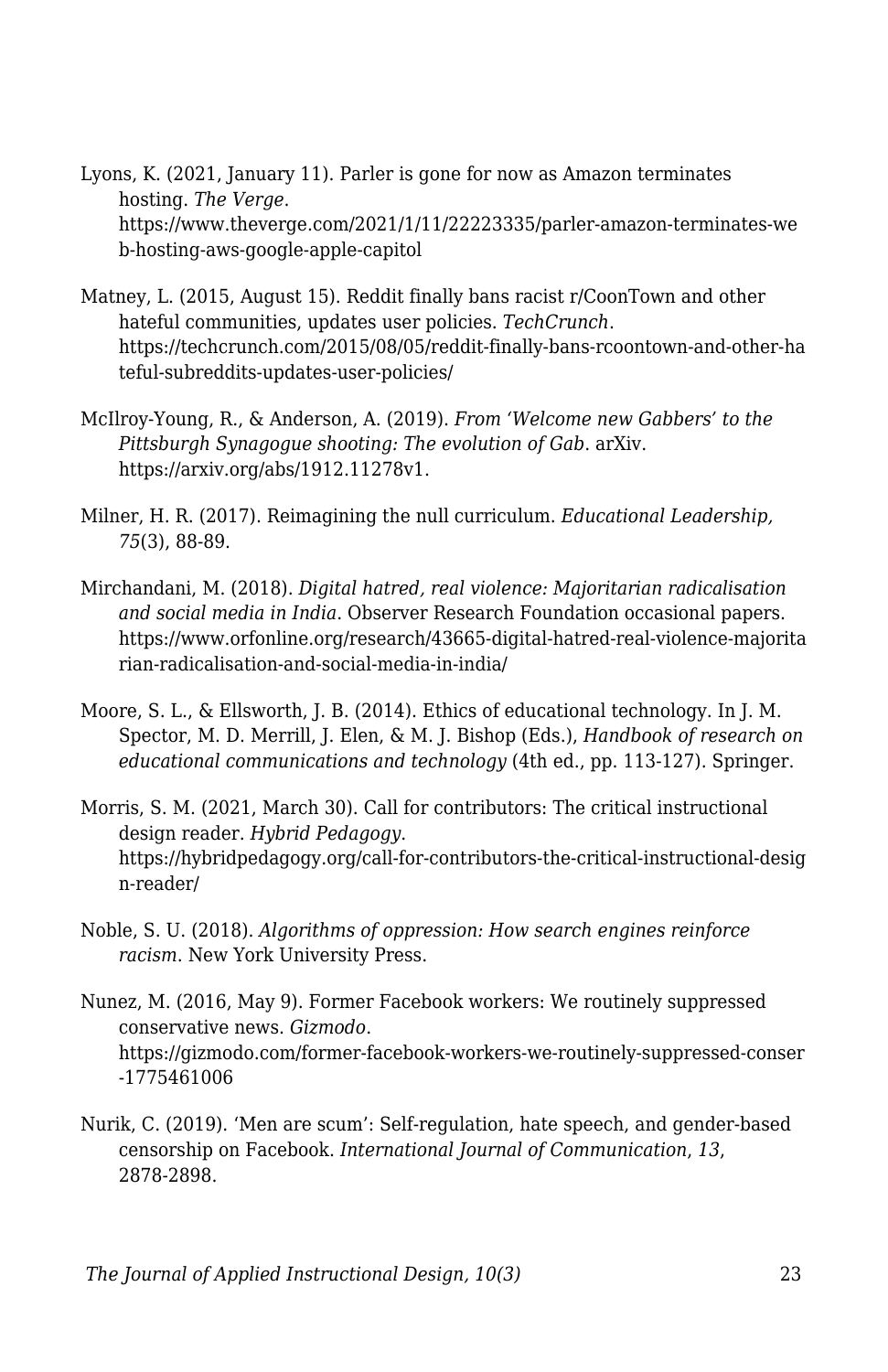- Paris, D. (2012). Culturally sustaining pedagogy: A needed change in stance, terminology, and practice. *Educational Researcher*, *41*(3), 93-97. https://doi.org/10.3102/0013189X12441244
- Parler. (2020, November 7). Settings: Legal: Community guidelines. Available at: https://parler.com/settings
- Pena, L. (2020, October 21). Conservatives accuse Facebook, Twitter of censoring free speech as Election Day nears. *ABC7 (San Francisco)*. https://abc7news.com/free-speech-twitter-facebook-censorship-censoring-twee ts/7169411/
- Peiser, J. (2021, January 8). Internet detectives are identifying scores of pro-Trump rioters at the Capitol. Some have already been fired. *The Washington Post*. https://www.washingtonpost.com/nation/2021/01/08/capitol-rioters-fired-doxe d-online/
- Roberts, S. T. (2019). *Behind the screen: Content moderation in the shadows of social media.* Yale University Press.
- Rodriguez, N., Brown, M., & Vickery, A. (2020). Pinning for profit? Examining elementary preservice teachers' critical analysis of online social studies resources about Black history. *Contemporary Issues in Technology and Teacher Education, 20*(3), 497-528.
- Rogers, R. (2020). Deplatforming: Following extreme internet celebrities to Telegram and alternative social media. *European Journal of Communication, 35*(3), 213-229. https://doi.org/10.1177/0267323120922066
- Rosenberg, J. M., Lawson, M., Anderson, D. J., Jones, R. S., & Rutherford, T. (2021). Making data science count in and for education. In E. Romero-Hall, *Research methods in learning design and technology* (pp. 94-110). Routledge.
- Rozsa, M. (2019, August 18). QAnon is the conspiracy theory that won't die: Here's what they believe, and why they're wrong. *Salon*. https://www.salon.com/2019/08/18/qanon-is-the-conspiracy-theory-that-wont-d ie-heres-what-they-believe-and-why-theyre-wrong/

Rupar, A. (2019, May 6). Facebook's controversial fact-checking with a Daily Caller-funded website, explained. *Vox*. https://www.vox.com/2019/5/2/18522758/facebook-fact-checking-partnershipdaily-caller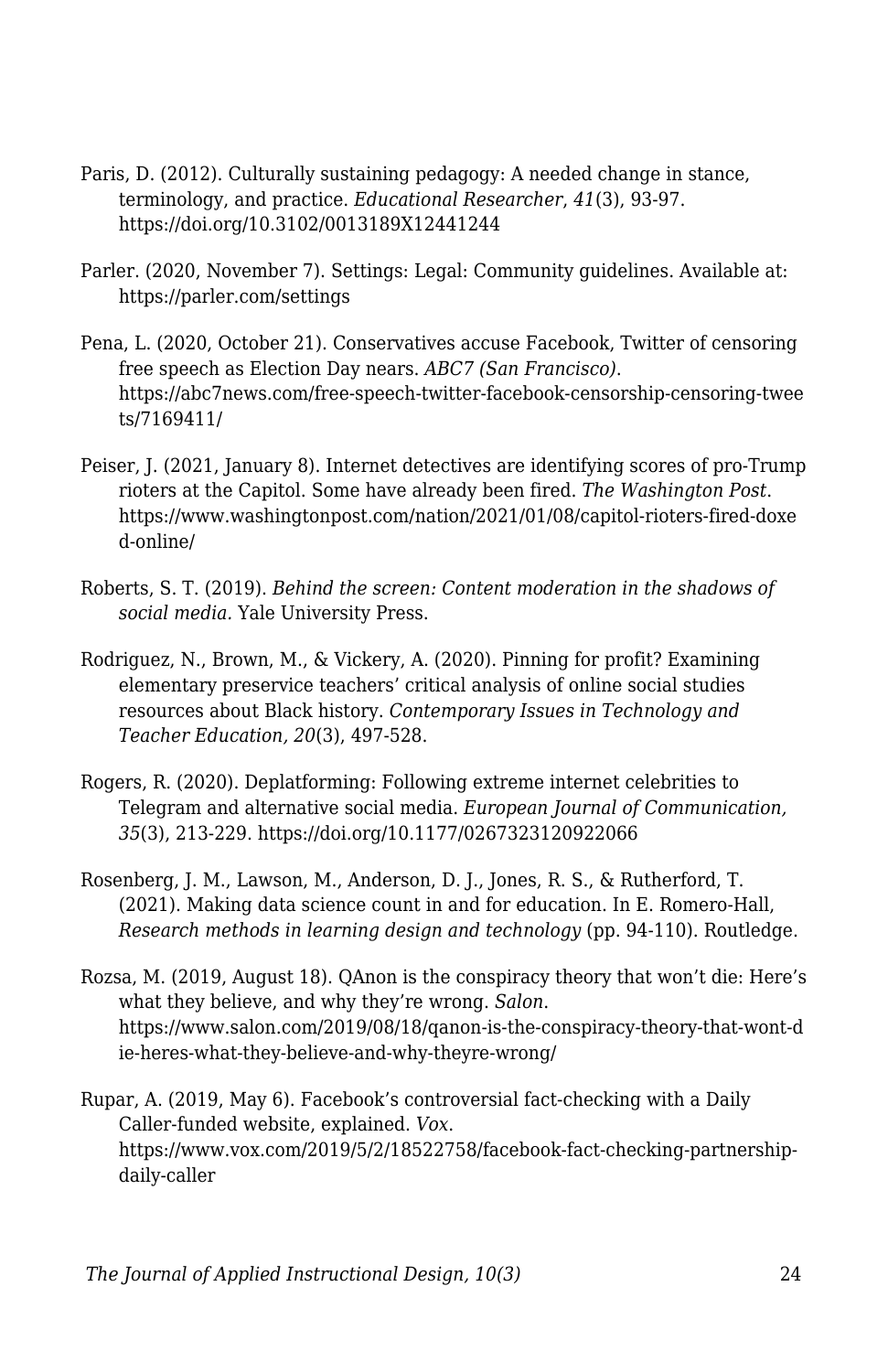- Sabzalian, L. (2019). *Indigenous children's survivance in public schools*. Routledge.
- Shelton, C., Schroeder, S., & Crucio, R. (2020). Instagramming their hearts out: What do edu-influencers share on Instagram? *Contemporary Issues in Technology and Teacher Education*, *20*(3), 529-554.
- Smith, F. (1998). *The book of learning and forgetting*. Teachers College Press.
- Smith, M. (2020). Facebook wanted to be a force for good in Myanmar. Now it is rejecting a request to help with a genocide investigation. *Time*. https://time.com/5880118/myanmar-rohingya-genocide-facebook-gambia/
- Solorzano, D. G., & Yosso, T. J. (2001). Critical race and LatCrit theory and method: Counter-storytelling. *International Journal of Qualitative Studies in Education, 14*(4), 471-495. https://doi.org/10.1080/09518390110063365
- Sonnemaker, T. (2020, September 18). Facebook 'did nothing' about violent militia and hate groups for 5 years despite being warned at least ten times, advocacy group says. *Business Insider*. https://www.businessinsider.com/facebook-ignored-warnings-violent-anti-musl im-militia-hate-groups-2015-2020-9.
- Staudt Willet, K. B. (2019). Revisiting how and why educators use Twitter: Tweet types and purposes in #Edchat. *Journal of Research on Technology in Education*, *51*, 273-289. https://doi.org/10.1080/15391523.2019.1611507
- Staudt Willet, K. B., & Carpenter, J. P. (2020). Teachers on Reddit? Exploring contributions and interactions in four teaching-related subreddits. *Journal of Research on Technology in Education*, *52*, 216-233. https://doi.org/10.1080/15391523.2020.172297
- Takaki, R. (2008). *A different mirror: A history of multicultural America (Revised edition)*. Back Bay Books.
- Tavernise, S., & Rosenberg, M. (2021, January 7). These are the rioters who stormed the nation's Capitol. *The New York Times*. https://www.nytimes.com/2021/01/07/us/names-of-rioters-capitol.html
- Thompson, A. (1997). For: Anti-racist education. *Curriculum Inquiry*, *27*(1), 7-44. https://doi.org/10.1111/0362-6784.00035

Torba, A. (2020, November 30). *A discussion with Business Insider about QAnon*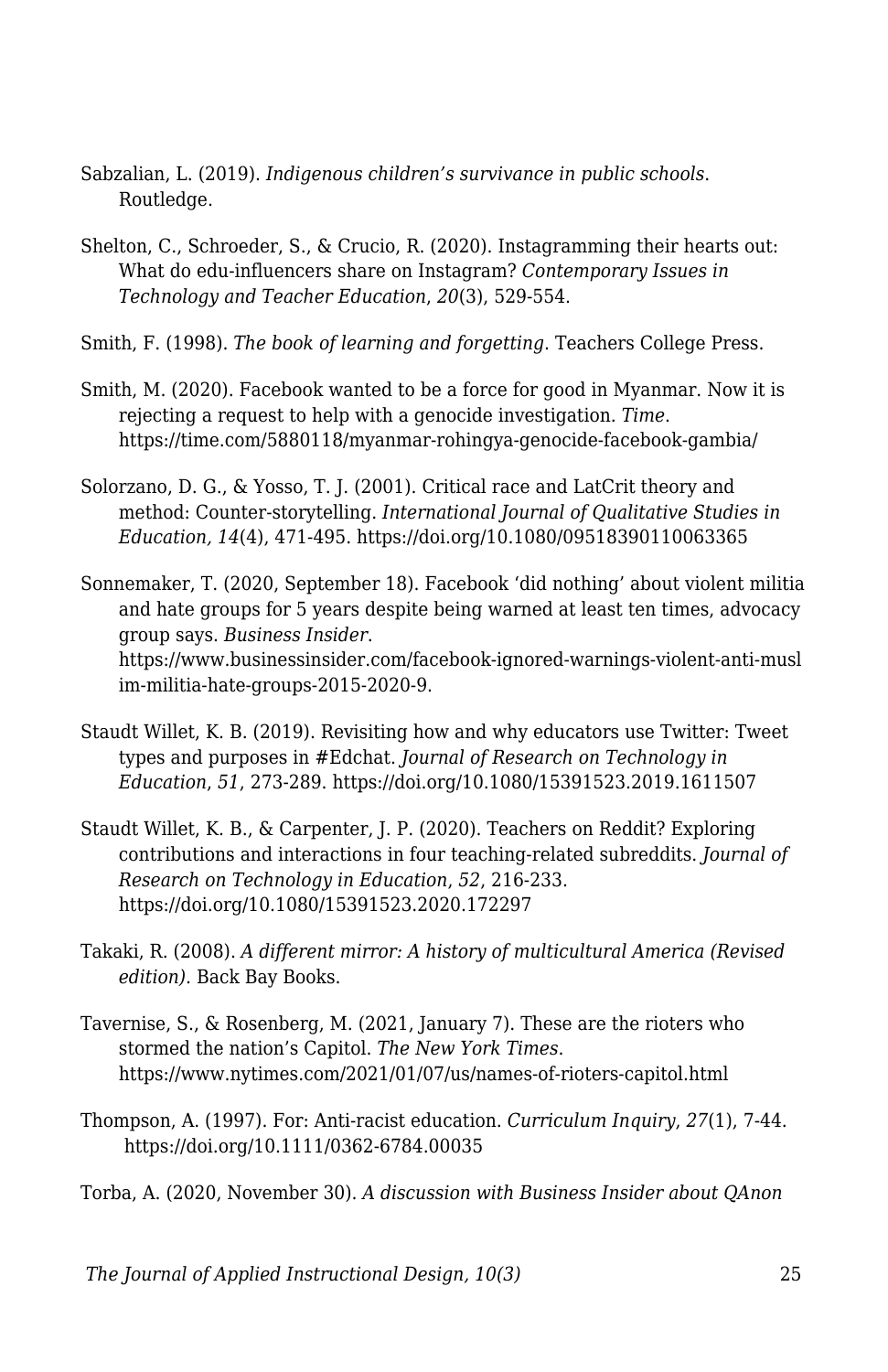[Blog post].

https://news.gab.com/2020/11/30/a-discussion-with-business-insider-about-qan on/

- Torba, A. (2020, December 10). *The libertine losers defending Pornhub* [Blog post]. https://news.gab.com/2020/12/10/the-libertine-losers-defending-pornhub/
- Trujillo, M. Gruppi, M., Buntain, C., & Horne, B.D. (2020). *What is BitChute? Characterizing the "free speech" alternative to YouTube*. arXiv. https://arxiv.org/abs/2004.01984v3.
- Vaidhyanathan, S. (2018). *Antisocial media: How Facebook disconnects us and undermines democracy*. Oxford University Press.
- van Dijck, J. (2013). *The culture of connectivity: A critical history of social media*. Oxford University Press.
- van Dijck, J., & Poell, T. (2018). Social media platforms and education. In J. Burgess, A. Marwick, & T. Poell (eds.). *The SAGE handbook of social media* (pp. 579-591). SAGE.
- van Dijck, J., Poell, T., & de Waal, M. (2018). *The platform society: Public values in a connective world*. Oxford University Press.
- van Osch, W., & Coursaris, C. (2015). A meta-analysis of theories and topics in social media research. In T. X. Bui & R. H. Sprague (Eds.), *Proceedings of the 48th Annual Hawaii International Conference on System Sciences* (pp. 1668-1675). IEEE Computer Society. https://doi.org/10.1109/HICSS.2015.201
- Vickery, A. E. (2017). "You excluded us for so long and now you want us to be patriotic?": African American women teachers navigating the quandary of citizenship. *Theory & Research in Social Education, 45*(3), 318-348. https://doi.org/10.1080/00933104.2017.1282387
- Wenger, E. (1998). *Communities of practice*: *Learning, meaning, and identity*. Cambridge University Press.
- Williamson, B. (2017). Learning in the "platform society": Disassembling an educational data assemblage. *Research in Education*, *98*(1), 59-82. https://doi.org/10.1177/0034523717723389

Woodson, A. N., King, L. J., & Kim, E. (2019). Real recognizes real: Thoughts on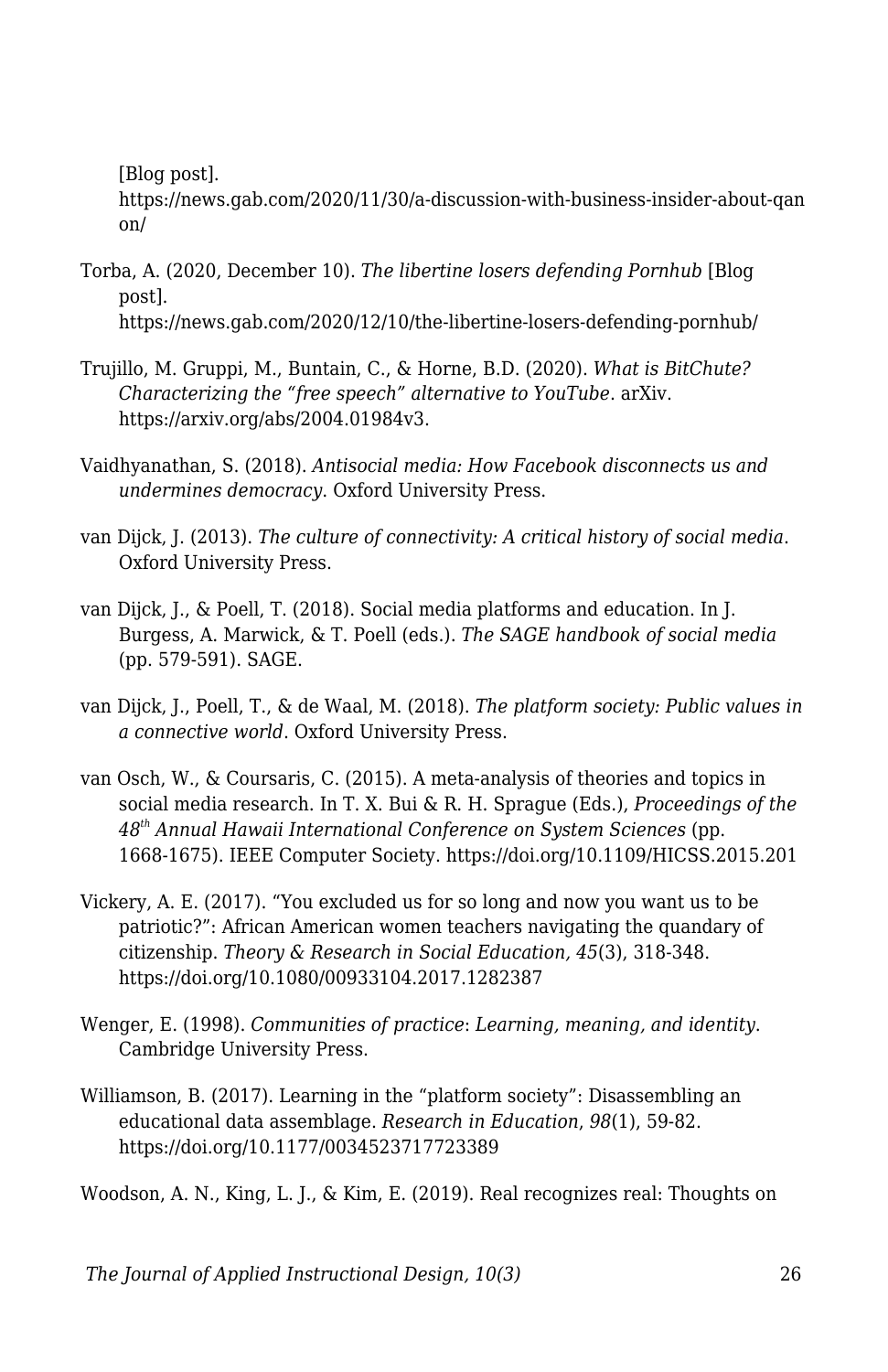race, fake news, and naming our truths. In W. Journell (Ed.), *Unpacking fake news: An educator's guide to navigating media with students* (pp. 30-41). Teachers College Press.

- Woodson, C. G. (1933). *The mis-education of the Negro.* The Associated Publishers.
- Zannettou, S., Bradlyn, B., De Cristofaro, E., Sirvianos, M., Stinghini, G., Kwak, H., & Blackburn, J. (2018). What is Gab: A bastion of free speech or an alt-right echo chamber? In P. A. Champin, F. Gandon, L. Médini, M. Lalmas, & P. G. Ipeirotis (eds.), *WWW '18: Companion Proceedings of the The Web Conference 2018.* (pp. 1007-1014). International World Wide Web Conferences Steering Committee: Geneva, Switzerland.